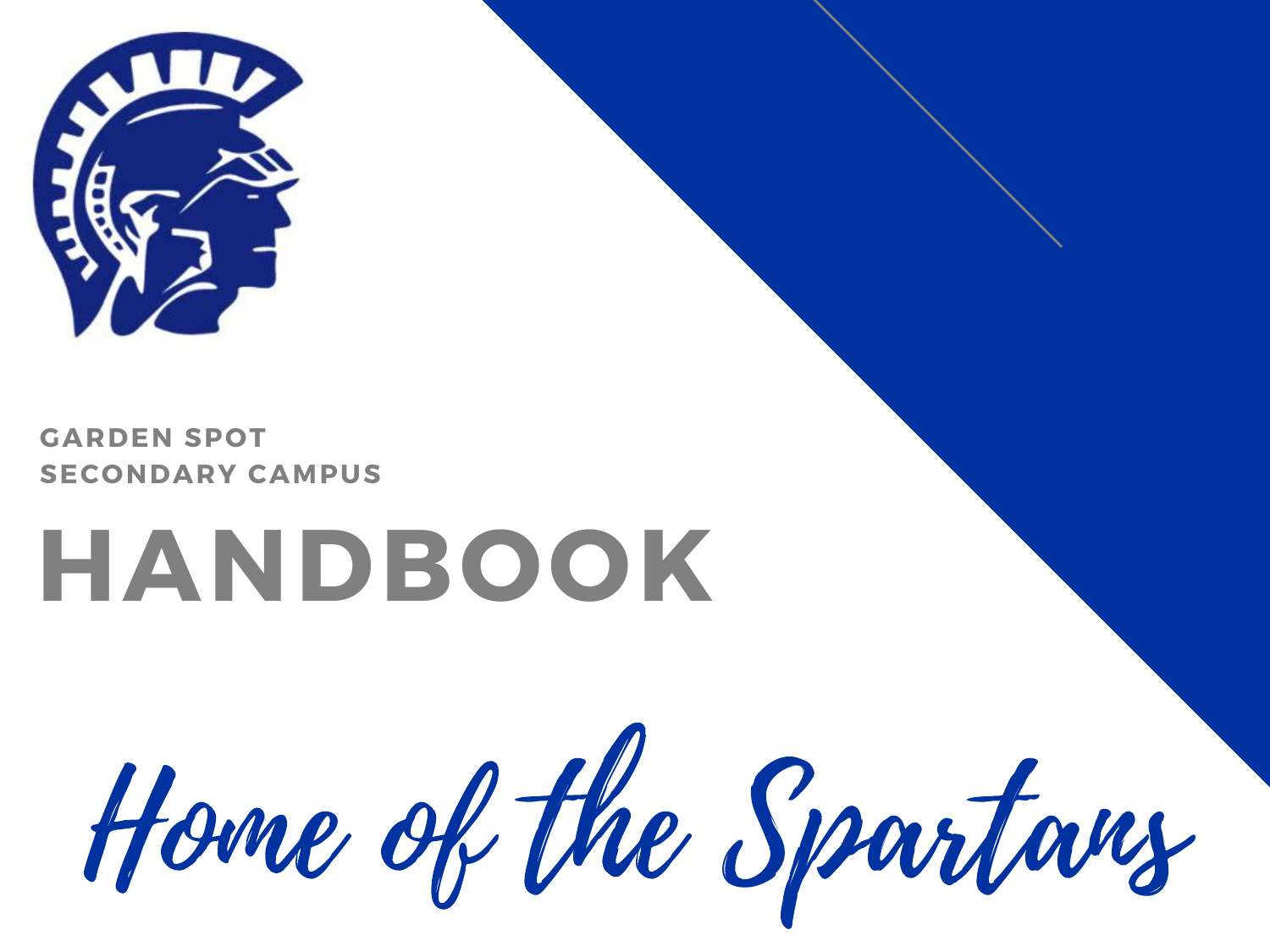#### THE SPARTAN WAY



Leadership | Integrity | Respect

#### **Doing Our Best**

**Pursuit of Excellence | Hard Working Personal Accountability** 

#### **Doing For Others**

Positive Attitude | Compassion | Selflessness

**Garden Spot Secondary Campus** 

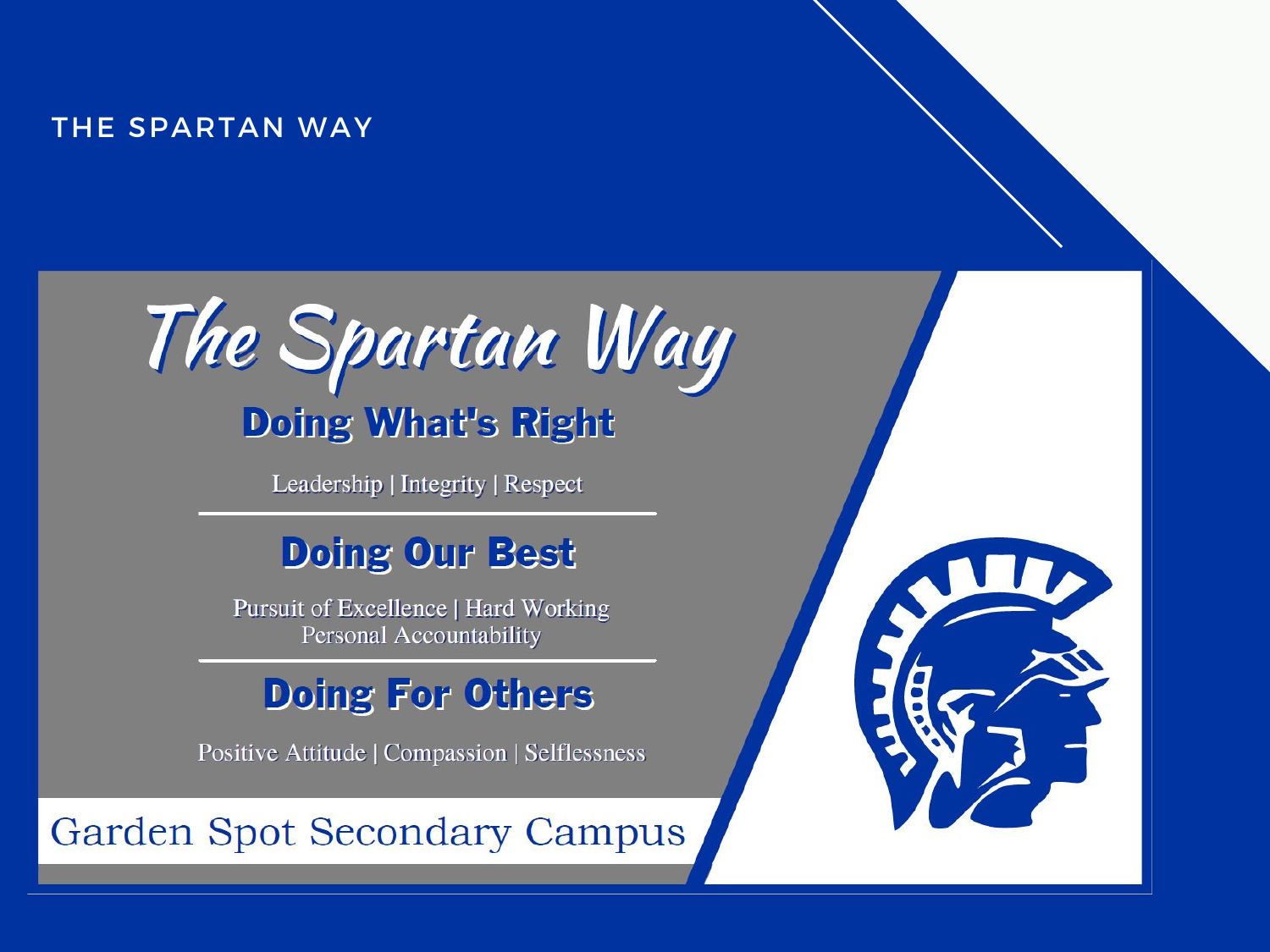# ADMINI

### **Secondary Admin Team**

Principal - Matthew J. Sanger, Ed.D. GSHS Assistant Principal - Stacey Hoffman GSHS Assistant Principal - Karisa Peifer GSMS Assistant Principal - Matthew Fox, Ed.D. GSMS Assistant Principal - Cory Ilgenfritz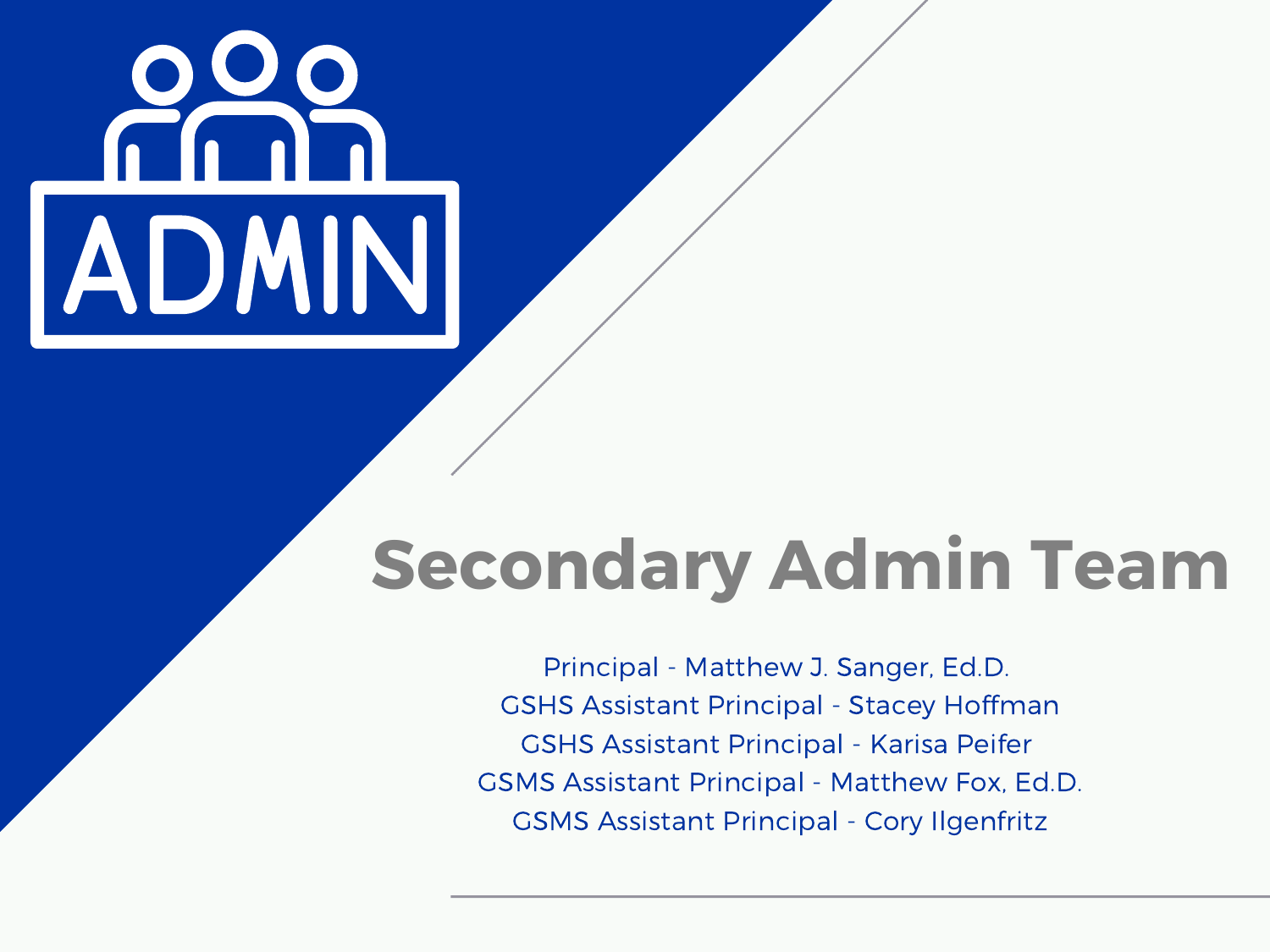## **School Counseling Team**

GSHS - Ellen Cantymagli GSHS - Krista John GSHS - Raegan Mellinger GSMS - Jill Bielawski GSMS - Nancy Schwabe-Fry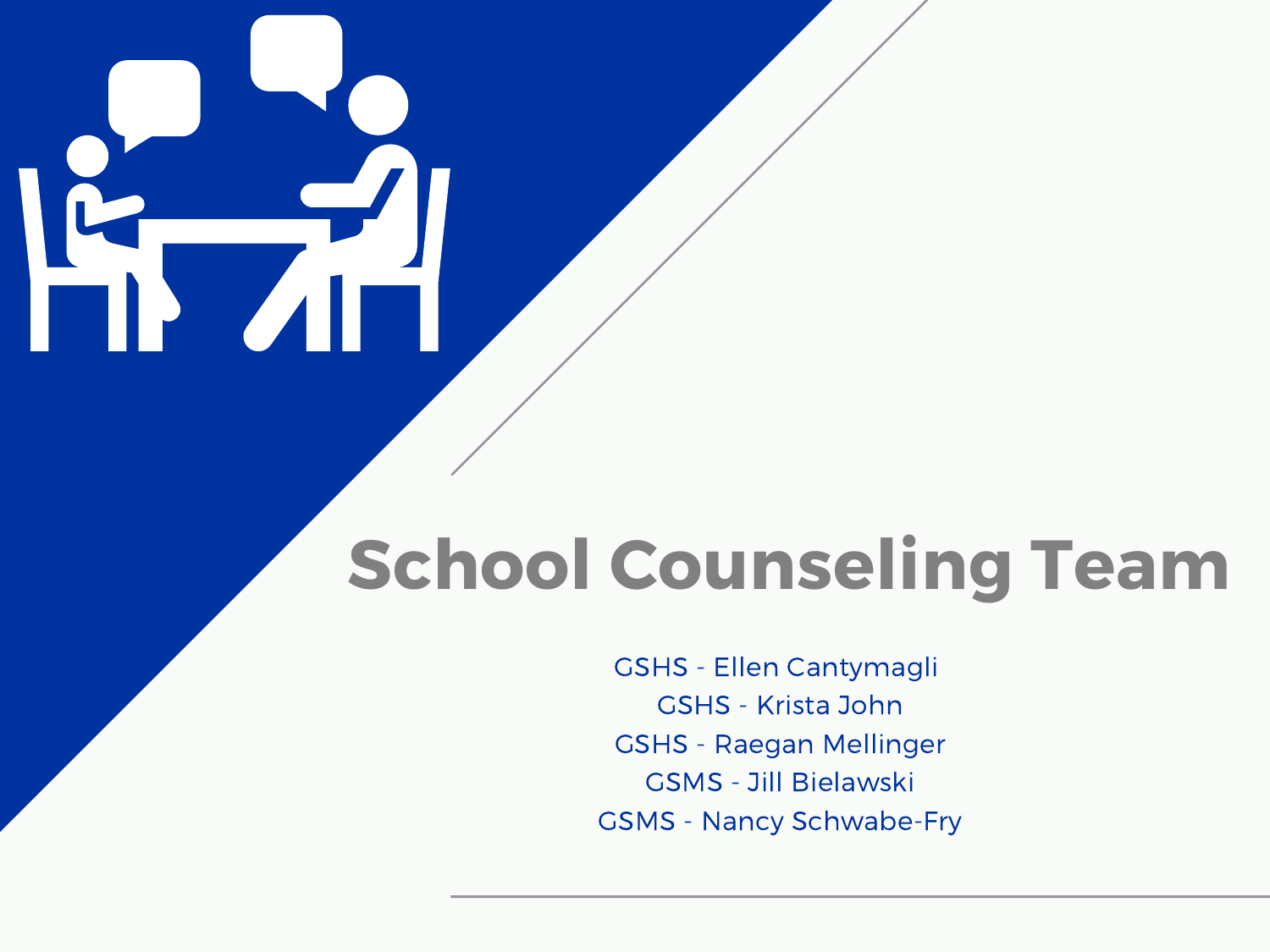



Welcome to the Garden Spot Secondary Campus. Our goal is to provide you with a personalized and challenging experience that will prepare you to be successful in a rapidly changing world. During your time as a Spartan, we hope to establish relationships that will never be broken. With your daily engagement, our school will thrive and flourish.

It is our hope that this handbook will enrich your learning experience and promote your success. Together, as a school community of learners, staff, and families, let us continue to work for a safe and rigorous school experience. *Hail to our Alma Mater. . .Hail to Garden Spot!*

#### **OUR THEME**

Hail to Garden Spot!

#### **OUR MISSION**

Empowering learners as global thinkers and producers.

#### **OUR VISION**

Garden Spot will be the best secondary campus, academically, in Lancaster County and within the top-10 percent of schools in Pennsylvania.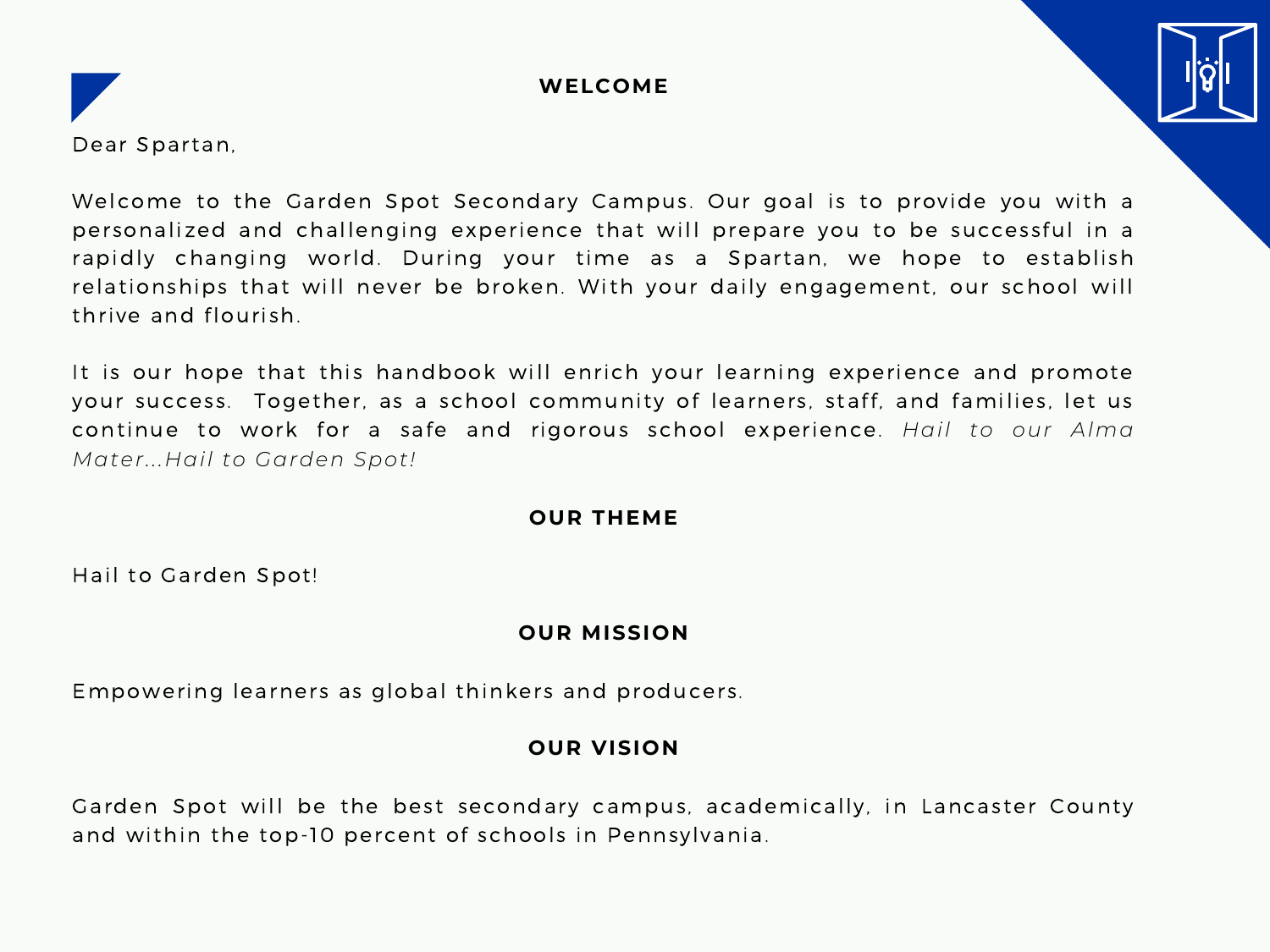#### **ATTENDANCE**

Daily Attendance Procedures (Introduction to complete procedures as detailed in the ELANCO District [Handbook](https://resources.finalsite.net/images/v1639627777/elancok12paus/tapt5za4d6rr0xra06ca/DistrictHandbookUpdated162021.pdf)):

Upon return to school from an absence, the student will be required to submit a valid excuse card/note to the attendance officer. It will be the student's responsibility to visit the attendance officer prior to 7:32 AM and get to Homeroom on time. All excuse cards/notes for absences that were not pre-approved should be turned in to the attendance officer upon return to school. A student will have three (3) days to turn in a properly completed excuse. If not turned in, the absence will be declared unexcused. Continued in complete form in the ELANCO District Handbook. See examples of unexcused absences.

#### **Early Release Policy:**

All children will be released from the office. The person picking up a child will need to sign the child out and present a photo ID. Please remember to send a note to the school office if you plan on having someone other than you pick your child up from school. Noncustodial parents also need a note and ID.

#### **Educational Travel:**

The ELANCO School District recognizes that, from time to time, students may have the opportunity to participate in pre-planned trips and educational experiences during the regular school year. Upon receipt of a prior written request from the parents or guardians of the pupils involved, pupils may be excused from school attendance to participate in educational tours or trips. The determination of each request will be made on the following: prior attendance records, previous requests, and the frequency of such requests.

An educational travel form should be submitted at least two days prior to the date of departure. Students will be limited to 5 days of educational travel per year. Customarily, any days exceeding the 5 allotted days will be counted as unexcused or illegal absences. However, the building principal will always make the final decision if additional days can be granted. Please remember that a separate form should be signed for each child with the Eastern Lancaster County Schools.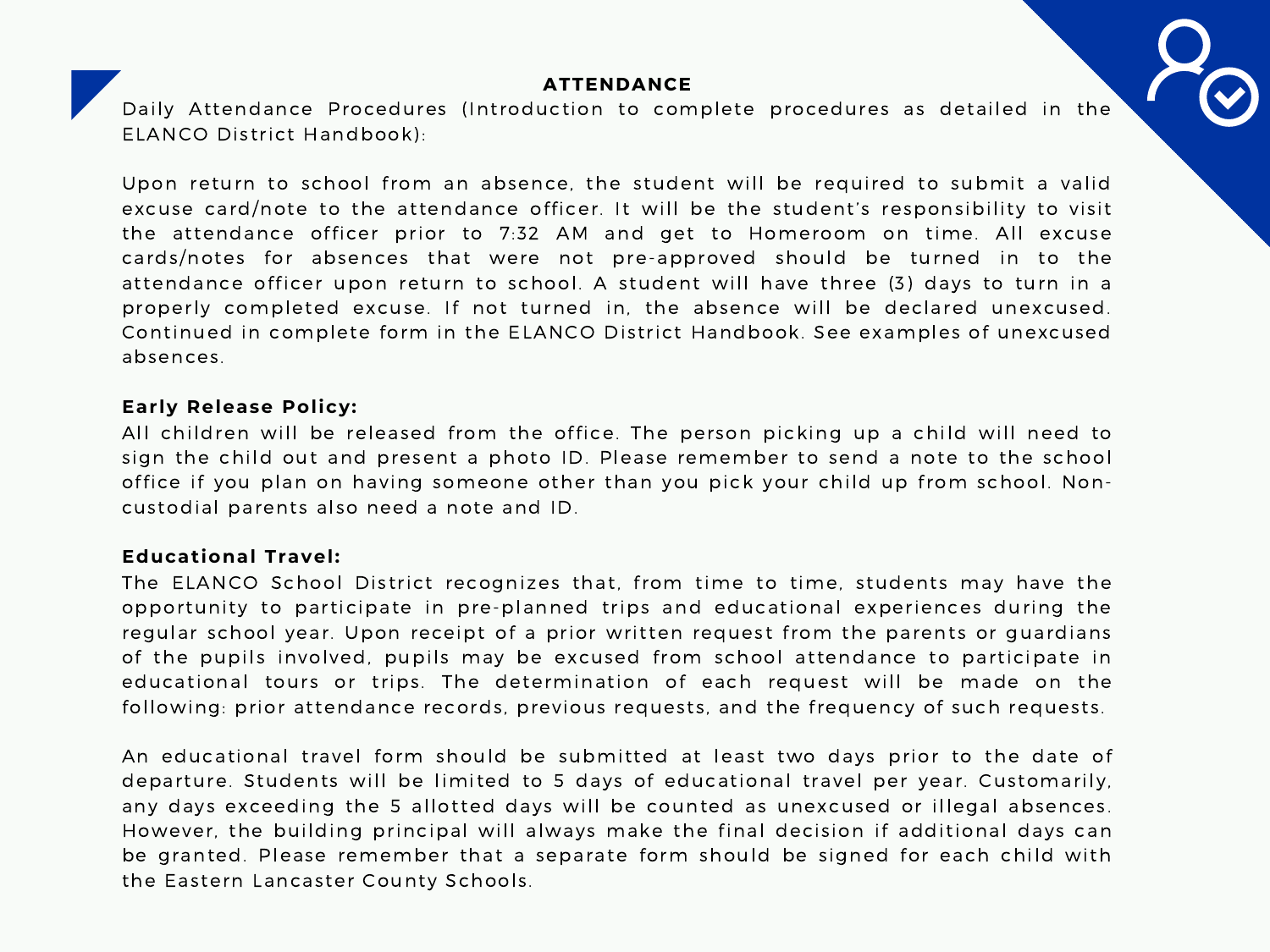#### BELL SCHEDULE - GARDEN SPOT HIGH SCHOOL

| <b>GARDEN SPOT HIGH SCHOOL</b> |              |            |                         |  |  |
|--------------------------------|--------------|------------|-------------------------|--|--|
|                                |              |            | <b>BELL SCHEDULE</b>    |  |  |
| <b>BLOCK</b>                   | <b>START</b> | <b>END</b> | <b>MISC</b>             |  |  |
| Homeroom / 1                   | 7:30         | 9:00       | <b>AM</b> Announcements |  |  |
| 2                              | 9:05         | 10:25      |                         |  |  |
| <b>A</b> Lunch                 | 10:25        | 10:55      |                         |  |  |
| iSpartan                       | 11:00        | 11:40      |                         |  |  |
| iSpartan                       | 10:30        | 11:10      |                         |  |  |
| <b>B</b> Lunch                 | 11:10        | 11:40      |                         |  |  |
| 3                              | 11:45        | 1:05       |                         |  |  |
| 4                              | 1:10         | 2:30       |                         |  |  |



| <b>GARDEN SPOT HIGH SCHOOL</b> |                                           |       |                          |  |  |  |
|--------------------------------|-------------------------------------------|-------|--------------------------|--|--|--|
|                                |                                           |       | <b>EXTENDED HOMEROOM</b> |  |  |  |
| <b>BLOCK</b>                   | <b>START</b><br><b>END</b><br><b>MISC</b> |       |                          |  |  |  |
| $Hom$ eroom / 1                | 7:30                                      | 9:00  | <b>Extended Homeroom</b> |  |  |  |
| 2                              | 9:05                                      | 10:25 |                          |  |  |  |
| A Lunch                        | 10:25                                     | 10:55 |                          |  |  |  |
| iSpartan                       | 11:00                                     | 11:40 |                          |  |  |  |
| iSpartan                       | 10:30                                     | 11:10 |                          |  |  |  |
| <b>B</b> Lunch                 | 11:10                                     | 11:40 |                          |  |  |  |
| 3                              | 11:45                                     | 1:05  |                          |  |  |  |
|                                | 1:10                                      | 2:30  |                          |  |  |  |

| <b>GARDEN SPOT HIGH SCHOOL</b>                            |       |       |                         |  |  |  |
|-----------------------------------------------------------|-------|-------|-------------------------|--|--|--|
| 2-HOUR DELAY [1]                                          |       |       |                         |  |  |  |
| <b>START</b><br><b>BLOCK</b><br><b>END</b><br><b>MISC</b> |       |       |                         |  |  |  |
| Homeroom/1                                                | 9:30  | 10:25 | <b>AM Announcements</b> |  |  |  |
| A Lunch                                                   | 10:25 | 10:55 |                         |  |  |  |
| iSpartan                                                  | 11:00 | 11:40 |                         |  |  |  |
| iSpartan                                                  | 10:30 | 11:10 |                         |  |  |  |
| <b>B</b> Lunch                                            | 11:10 | 11:40 |                         |  |  |  |
| $\mathbf{2}$                                              | 11:45 | 12:35 |                         |  |  |  |
| 3                                                         | 12:40 | 1:30  |                         |  |  |  |
|                                                           | 1:35  | 2:30  | <b>PM</b> Announcements |  |  |  |

| <b>GARDEN SPOT HIGH SCHOOL</b><br><b>EARLY DISMISSAL</b>  |       |       |             |  |  |  |
|-----------------------------------------------------------|-------|-------|-------------|--|--|--|
| <b>START</b><br><b>END</b><br><b>BLOCK</b><br><b>MISC</b> |       |       |             |  |  |  |
| Homeroom/1                                                | 7:30  | 8:30  | <b>KGSH</b> |  |  |  |
|                                                           | 8:35  | 9:25  |             |  |  |  |
| 3                                                         | 9:30  | 10:20 |             |  |  |  |
|                                                           | 10:25 | 11:15 |             |  |  |  |

| CLUB / CharacterStrong<br><b>[O2 &amp; O4]</b> |              |            |                  |  |  |
|------------------------------------------------|--------------|------------|------------------|--|--|
| <b>BLOCK</b>                                   | <b>START</b> | <b>END</b> | <b>MISC</b>      |  |  |
| Homeroom / 1                                   | 7:30         | 9:00       | AM Announcements |  |  |
| 2                                              | 9:05         | 10:25      |                  |  |  |
| $\sim$                                         | 10000        | 10.77      |                  |  |  |

**GARDEN SPOT HIGH SCHOOL** 

| A Lunch         | 10:25 | 10:55 |  |
|-----------------|-------|-------|--|
| <b>iSpartan</b> | 11:00 | 11:40 |  |
| iSpartan        | 10:30 | 11:10 |  |
| <b>B</b> Lunch  | 11:10 | 11:40 |  |
| CLUB / G        | 11:45 | 12:40 |  |
| 3               | 12:45 | 1:35  |  |
|                 | 1:40  | 2:30  |  |

| <b>GARDEN SPOT HIGH SCHOOL</b><br>2-HOUR DELAY [2]        |       |       |                         |  |  |  |
|-----------------------------------------------------------|-------|-------|-------------------------|--|--|--|
| <b>START</b><br><b>BLOCK</b><br><b>END</b><br><b>MISC</b> |       |       |                         |  |  |  |
| Homeroom/2                                                | 9:30  | 10:25 | <b>AM Announcements</b> |  |  |  |
| <b>A</b> Lunch                                            | 10:25 | 10:55 |                         |  |  |  |
| iSpartan                                                  | 11:00 | 11:40 |                         |  |  |  |
| <i>iSpartan</i>                                           | 10:30 | 11:10 |                         |  |  |  |
| <b>B</b> Lunch                                            | 11:10 | 11:40 |                         |  |  |  |
| 1                                                         | 11:45 | 12:35 |                         |  |  |  |
| 3                                                         | 12:40 | 1:30  |                         |  |  |  |
| 4                                                         | 1:35  | 2:30  | <b>PM Announcements</b> |  |  |  |

| <b>GARDEN SPOT HIGH SCHOOL</b> |              |            |                         |  |
|--------------------------------|--------------|------------|-------------------------|--|
|                                |              |            | CLUB / CharacterStrong  |  |
|                                |              | [Q1 & Q3]  |                         |  |
| <b>BLOCK</b>                   | <b>START</b> | <b>END</b> | <b>MISC</b>             |  |
| Homeroom / 1                   | 7:30         | 8:30       | <b>AM</b> Announcements |  |
| 2                              | 8:35         | 9:25       |                         |  |
| CLUB / 65                      | 9.30         | $10 - 25$  |                         |  |
| A Lunch                        | 10:25        | 10:55      |                         |  |
| iSpartan                       | 11:00        | 11:40      |                         |  |
| iSpartan                       | 10:30        | 11:10      |                         |  |
| <b>B</b> Lunch                 | 11:10        | 11:40      |                         |  |
| 3                              | 11:45        | 1:05       |                         |  |
|                                | 1:10         | 2:30       |                         |  |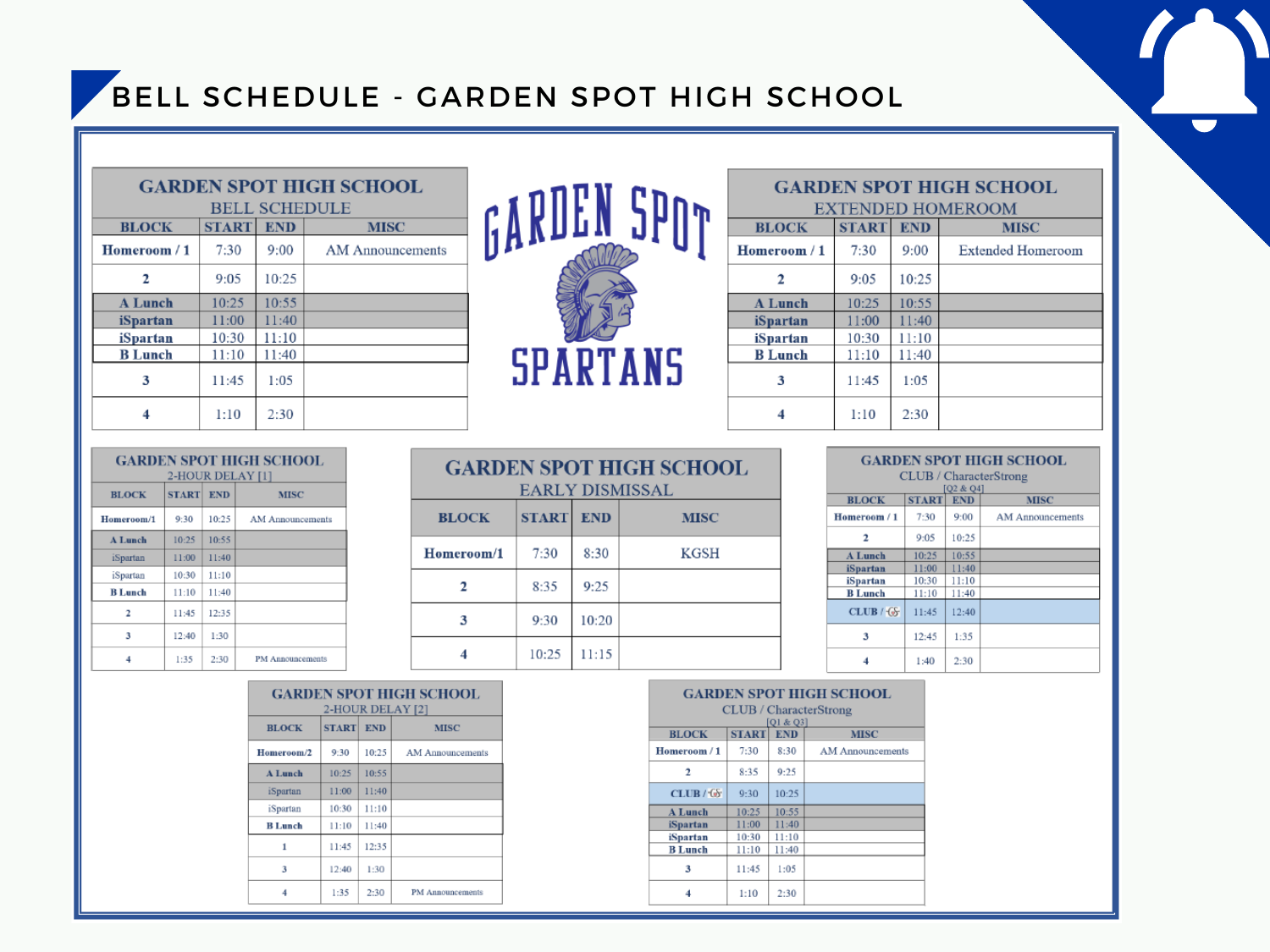#### BELL SCHEDULE - GARDEN SPOT MIDDLE SCHOOL

#### **GARDEN SPOT MIDDLE SCHOOL BELL SCHEDULE**

| <b>PERIOD</b>   |       | <b>START END</b> | <b>MISC</b>             |
|-----------------|-------|------------------|-------------------------|
| <b>Homeroom</b> | 7:30  | 7:35             | <b>AM Announcements</b> |
| 1               | 7:39  | 8:39             |                         |
| $\overline{2}$  | 8:43  | 9:43             |                         |
| 3               | 9:47  | 10:47            |                         |
| 4               | 10:51 | 11:51            |                         |
| <b>SALSA</b>    |       | 11:55 12:12      |                         |
| <b>A</b> Lunch  | 12:12 | 12:42            |                         |
| iSpartan        | 12:46 | 1:26             |                         |
| iSpartan        | 11:55 | 12:35            | <b>GSMS</b> Ensembles   |
| <b>SALSA</b>    | 12:39 | 12:56            |                         |
| <b>B</b> Lunch  | 12:56 | 1:26             |                         |
| 5               | 1:30  | 2:30             |                         |

| <b>GARDEN SPOT MIDDLE SCHOOL</b><br>2-HOUR DELAY   |  |  |  |  |  |
|----------------------------------------------------|--|--|--|--|--|
| <b>START</b><br><b>MISC</b><br><b>BLOCK</b><br>END |  |  |  |  |  |

| Homeroom       | 9:30  | 9:35  | <b>AM Announcements</b> |
|----------------|-------|-------|-------------------------|
| 1              | 9:39  | 10:24 |                         |
| 2              | 10:28 | 11:13 |                         |
|                | 11:17 | 12:02 |                         |
| 3              |       |       |                         |
| <b>A Lunch</b> | 12:06 | 12:36 |                         |
| <b>SALSA</b>   | 12:36 | 12:52 |                         |
|                | 12:56 | 1:41  |                         |
|                | 12:06 | 12:51 |                         |
| <b>B</b> Lunch | 12:55 | 1:25  |                         |
| <b>SALSA</b>   | 1:25  | 1:41  |                         |



| <b>GARDEN SPOT MIDDLE SCHOOL</b><br><b>EARLY DISMISSAL</b> |              |            |                         |  |  |
|------------------------------------------------------------|--------------|------------|-------------------------|--|--|
| <b>PERIOD</b>                                              | <b>START</b> | <b>END</b> | <b>MISC</b>             |  |  |
| <b>Homeroom</b>                                            | 7:30         | 7:35       | <b>AM Announcements</b> |  |  |
| 1                                                          | 7:39         | 8:19       |                         |  |  |
| 2                                                          | 8:23         | 9:03       |                         |  |  |
| 3                                                          | 9:07         | 9:47       |                         |  |  |
| 4                                                          | 9:51         | 10:31      |                         |  |  |
| 5                                                          | 10:35        | 11:15      |                         |  |  |

#### **GARDEN SPOT MIDDLE SCHOOL** CLUB / CHARACTERSTRONG

| <b>PERIOD</b>   | <b>START</b> | <b>END</b> | <b>MISC</b>             |
|-----------------|--------------|------------|-------------------------|
| <b>Homeroom</b> | 7:30         | 7:35       | <b>AM</b> Announcements |
| 1               | 7:39         | 8:34       |                         |
| 2               | 8:38         | 9:33       |                         |
| 3               | 9:37         | 10:32      |                         |
| 4               | 10:36        | 11:31      |                         |
| Club / Gs       | 11:35        | 12:15      | Club & CharacterStrong  |
| <b>A</b> Lunch  | 12:19        | 12:49      |                         |
| iSpartan        | 12:53        | 1:31       |                         |
| iSpartan        | 12:19        | 12:57      | <b>GSMS</b> Ensembles   |
| <b>B</b> Lunch  | 1:01         | 1:31       |                         |
| 5               | 1:35         | 2:30       |                         |

#### **GARDEN SPOT MIDDLE SCHOOL EXTENDED HOMEROOM**

| <b>PERIOD</b>   | <b>START</b> | <b>END</b> | <b>MISC</b>             |
|-----------------|--------------|------------|-------------------------|
| <b>Homeroom</b> | 7:30         | 9:00       | <b>AM Announcements</b> |
| 1               | 9:04         | 9:52       |                         |
| $\overline{2}$  | 9:56         | 10:44      |                         |
| 3               | 10:48        | 11:36      |                         |
| Δ               | 11:40        | 12:28      |                         |
| A Lunch         | 12:32        | 1:02       |                         |
| iSpartan        | 1:06         | 1:36       |                         |
| iSpartan        | 12:32        | 1:02       |                         |
| <b>B</b> Lunch  | 1:06         | 1:36       |                         |
| 5               | 1:40         | 2:30       |                         |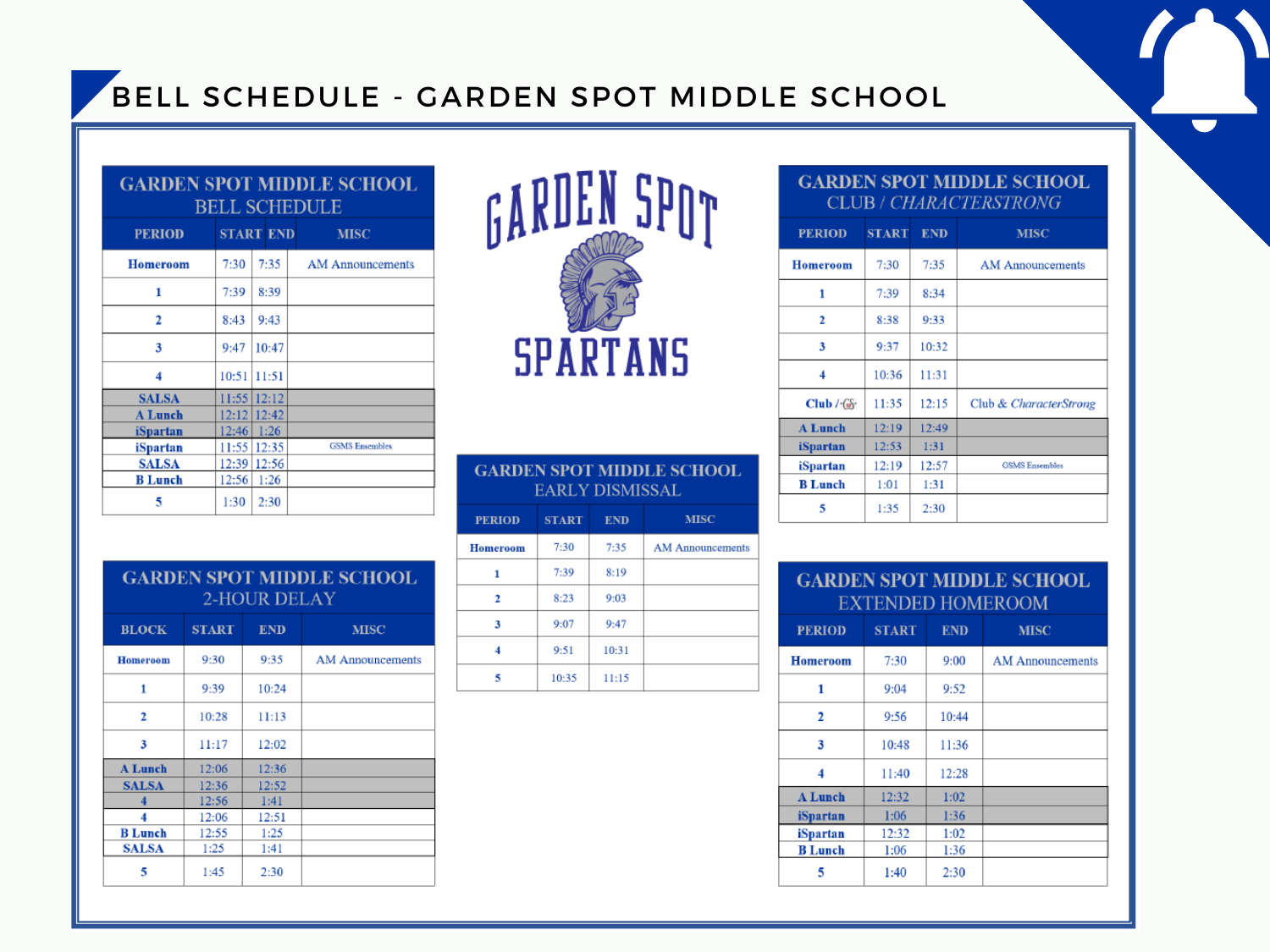#### **CAFETERIA PROCEDURE**



#### **Ar r ival and Dismissal:**

Lunch groups are dismissed to the main cafeteria at the time designated on the bell schedule. Learners may go to lavatories before reporting to the main cafeteria.

Learners are strongly encouraged to place books and backpacks in their lockers prior to attending lunch. Learners will be dismissed from the cafeteria by the cafeteria monitor in charge. Learners will not be excused until their table and eating area are clean. Learners will leave the cafeteria at the end of the period via the doors of the cafeteria.

#### **Breakfast :**

Breakfast may be purchased using cash or a prepaid debit account. Breakfast operates as a "grab and go" concept and is served from 7:20 – 7:30 AM. Learners may take the purchased items back to their Homeroom to be eaten during the morning announcements if permitted by the teacher. Breakfast will not be served on days that school is delayed due to inclement weather.

#### **Purchase of Lunch:**

Lunch may be purchased using cash or a prepaid debit account. Checks may be deposited into cafeteria accounts. Learners are requested not to present monetary denominations larger than twenty (20) dollars in order to expedite the lunch process. Learners are not permitted to take food or drinks out of the cafeteria during or after lunch unless they are permitted to eat in the courtyard or in a teacher's classroom.

Note - Pizzas, fast foods, etc. may not be delivered to learners during lunch periods or throughout the day.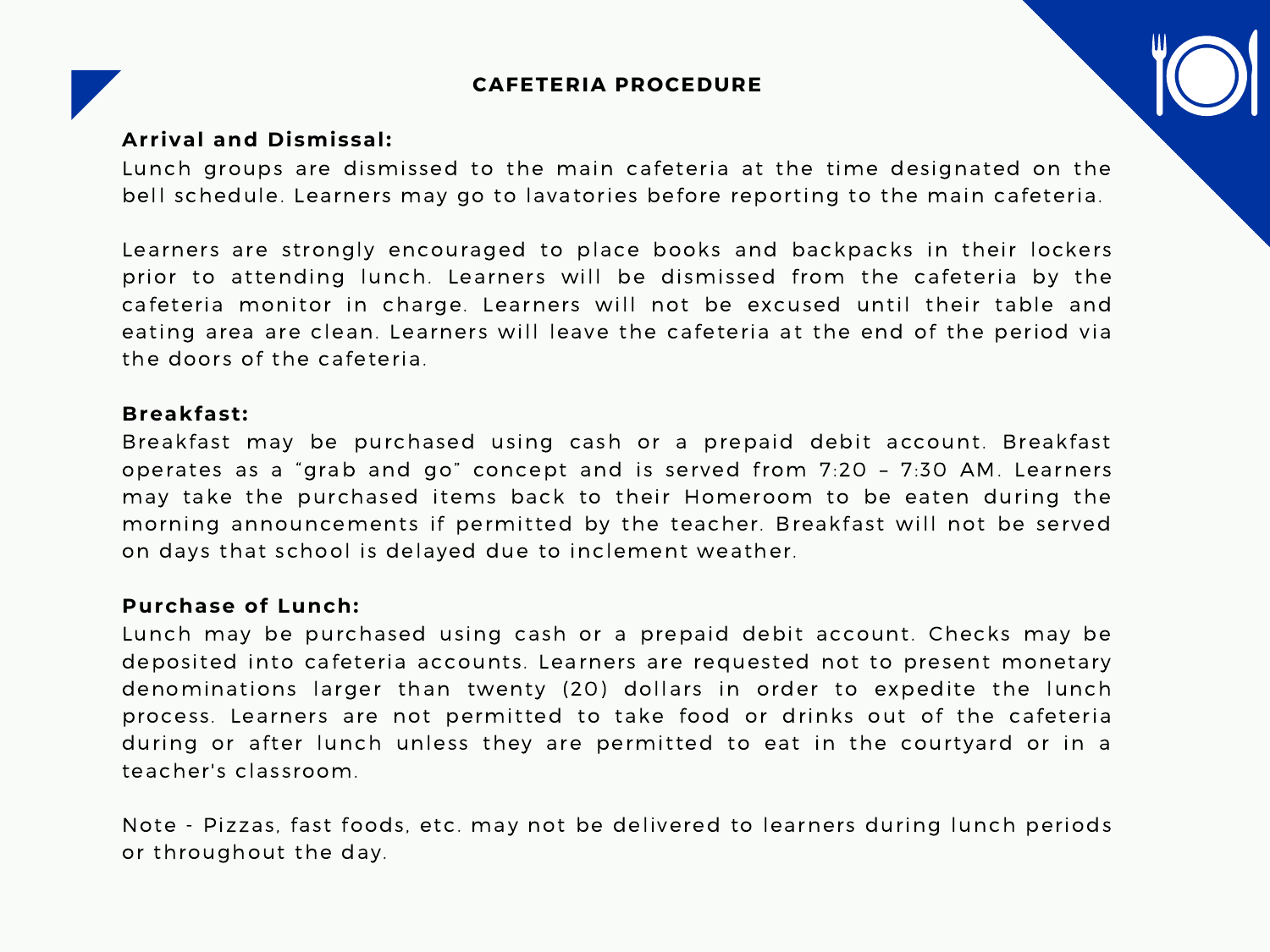#### **CARE OF SCHOOL PROPERTY**



The District furnishes each learner with textbooks, technology, and some supplies. It is essential that the learners take the best possible care of these items and not waste resources. We expect learners to refrain from littering the building or grounds. Marking or defacing school property such as walls, books, computers, or desks will be addressed, and citations may result. Learners will be assessed a fee, and/or other disciplinary action will be taken in such cases.

#### **CHANGE OF SCHEDULE**

The selection of courses is mutually agreed upon by the learner, parents, and school. However, we recognize that schedule changes are sometimes necessary. This statement is designed to clarify school policy regarding schedule changes. Generally, there are no schedule changes after the last day of school from the previous year. Special circumstances that include either of the criteria listed below are the exceptions. For the most part, learners will not be permitted to reschedule first semester failures for the second semester. Any exceptions must be recommended by a teacher, counselor, or building administrator and approved by the principal. Class size and availability will play a significant role in the approval process.

- Educational needs that have changed.
- A learner's inability to perform course requirements as determined by the teacher, school counselor, and principal.
- Medical issues documented by a licensed physician, psychologist, or psychiatrist.

Changes that meet the above criteria must be accompanied by a personal conference with a school counselor.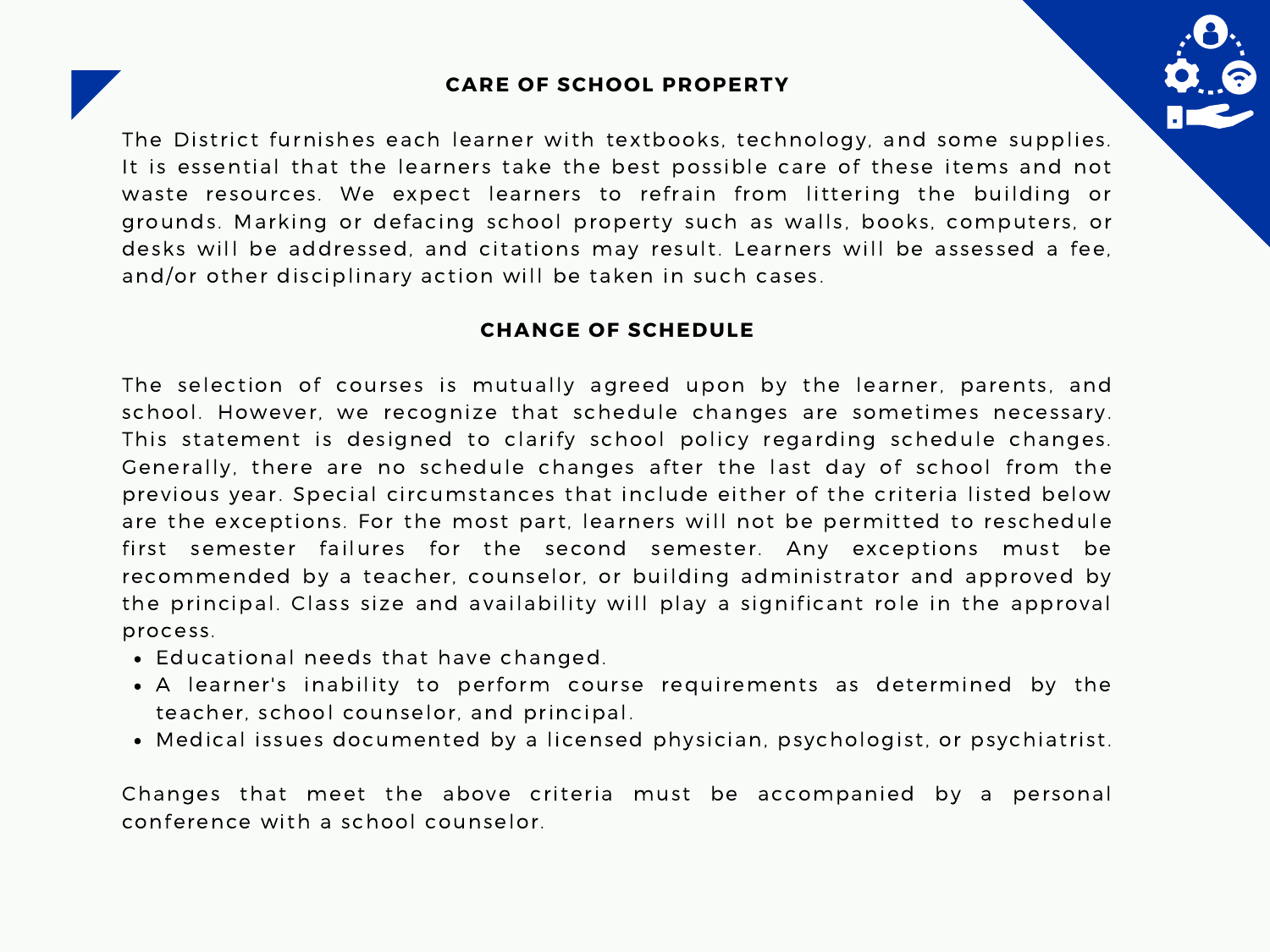



Class determination is based upon credits completed at the beginning of the school year.

- Grade 9 0 Credits Passed
- Grade 10 7 Credits Passed
- Grade 11 14 Credits Passed
- Grade 12 21 Credits Passed

#### **DRIVING & PARKING**

Learner parking privileges are not guaranteed, and learners are advised to make certain that they know their bus schedules and turn in all necessary bus emergency cards to their bus driver. A limited and fixed number of parking permits will be available to senior and junior students in good academic and behavioral standing, who can present a valid driver's license, have no outstanding financial obligations, have satisfactory attendance records, and have a clear campus driving record. Each parking permit will be numbered and correspond to a parking space with the same number. A fee of \$30.00 will be charged for each parking permit.

The Eastern Lancaster County School District and Garden Spot High School shall not assume responsibility for any personal injuries to occupants or property damage to vehicles driven or parked on district property at any time. The Eastern Lancaster County School District and Garden Spot High School shall not assume responsibility for the contents of any vehicle driven or parked on district property.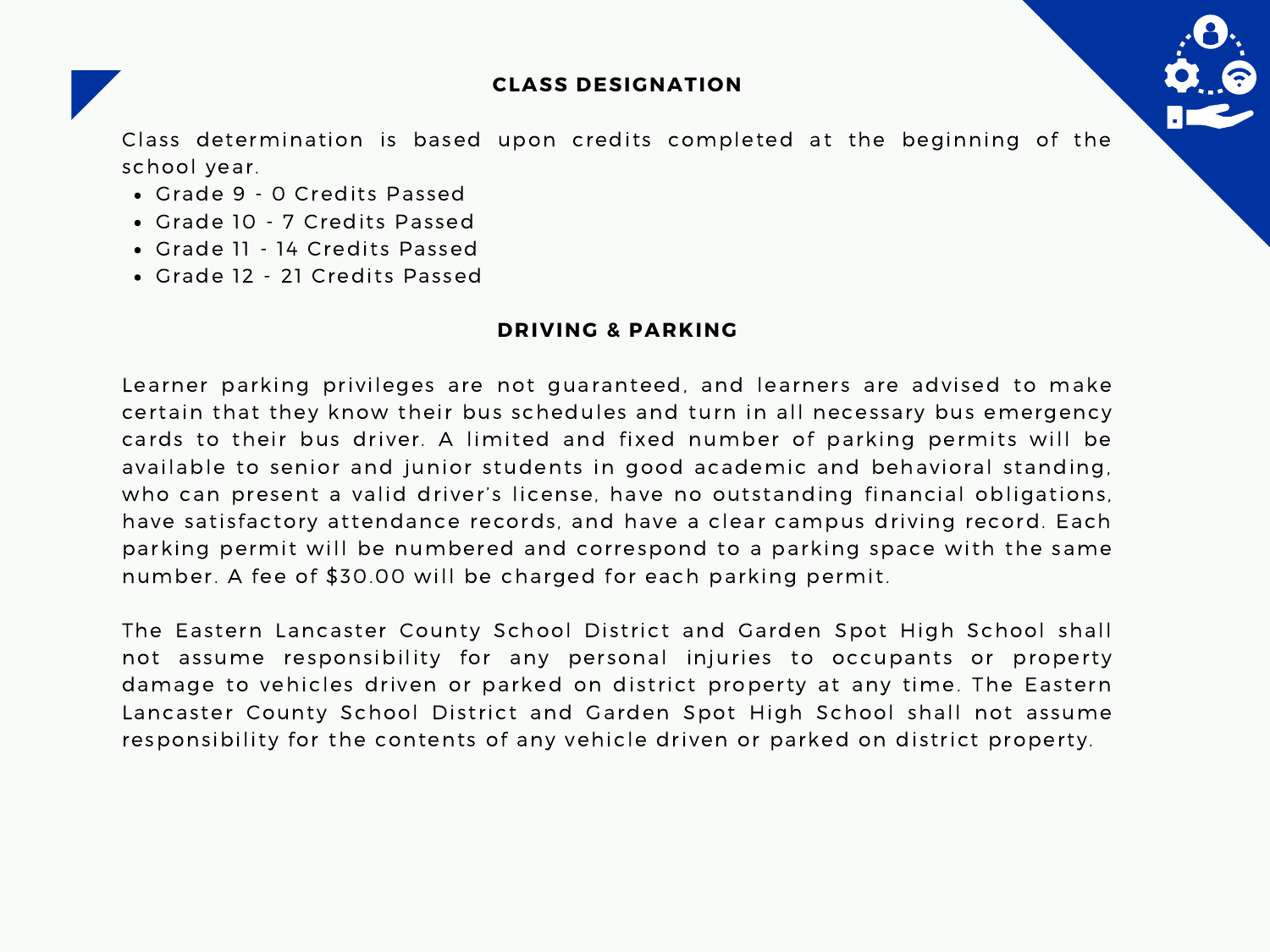#### **ELECTRONIC DEVICES**

#### **Beepers / Pagers:**

Act 103 of the General Assembly prohibits the possession/use of telephone pagers/beepers on school grounds. Exceptions are made for volunteer firepersons and those who need the device for personal medical reasons. Written requests for exemption must be approved by the principal and kept on file.

#### **Cell Phones:**

Learner use of cell phones (including text messaging) is prohibited during the regular school day except during lunch and while transitioning in the hallways between classes. Teachers have the discretion to allow the use of cell phones in their respective classrooms. Please understand that when a student refuses to turn over their cell phone to any staff member they may be assigned additional discipline consequences that may include suspension from school. Please note that it is unacceptable, and in some cases illegal, to take pictures or video record a learner or staff member without their consent.

#### **District Technology:**

Learners who misuse district technology (e.g. computer, e-mail accounts, internet access, etc.) or violate District Internet and Computer use policies are subject to disciplinary action by the school, suspension or probation of student computer use, and prosecution under the law.

#### **Internet and Computer Use Policy:**

The Eastern Lancaster County School District has a very clear and specific policy. Learners may not use Eastern Lancaster County School District computers for access to the Internet or e-mail without a signed agreement on file and the approval and supervision of a teacher or School District staff member.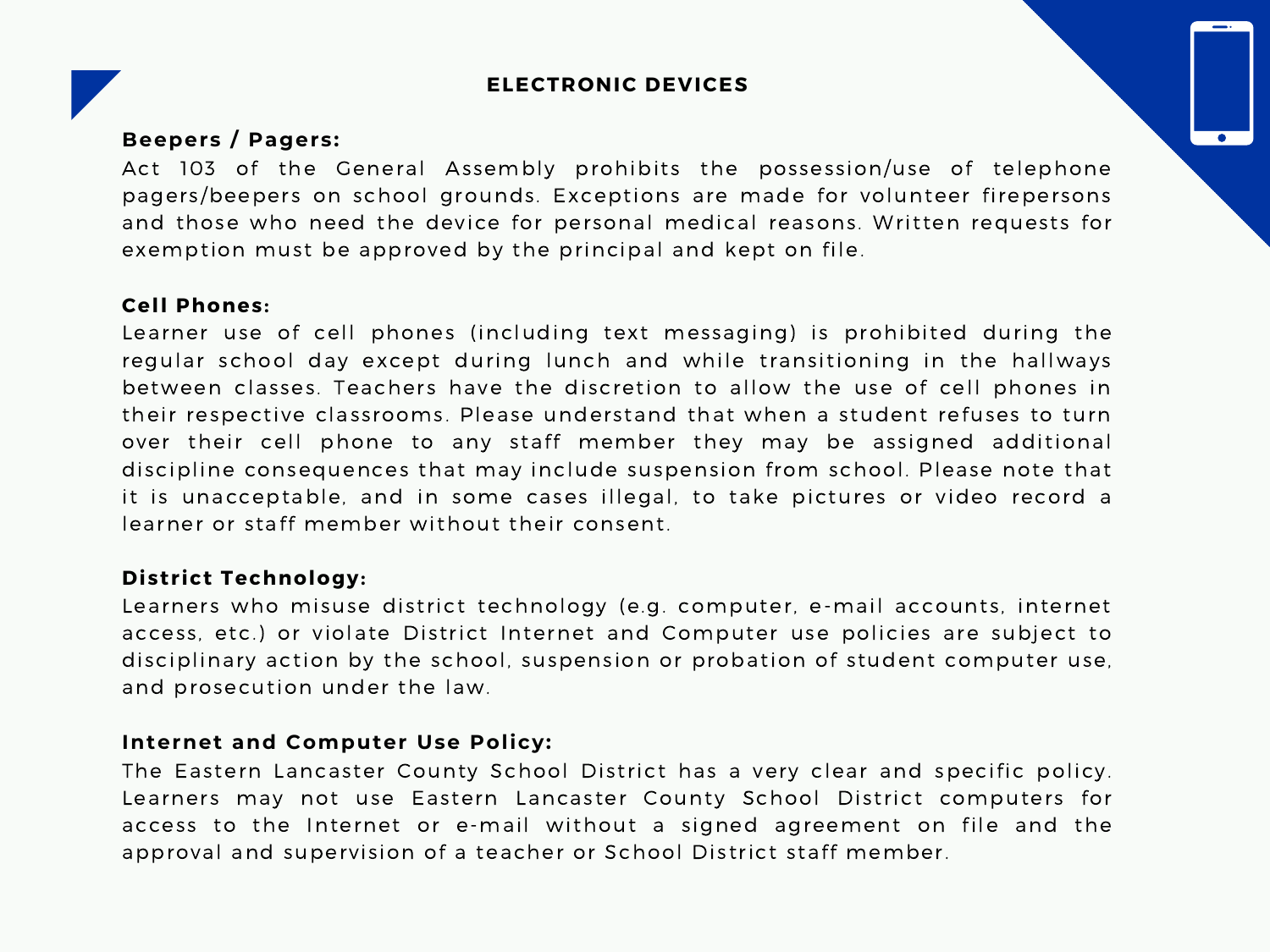

#### **GRADING SYSTEM**

Grades are computed in the following manner for learners:

 $A = 93\% - 100\% = 4.0$  $A - 90\% - 92\% = 3.7$  $B+ = 87\% - 89\% = 3.3$  $B = 83\% - 86\% = 3.0$  $B - 80\% - 82\% = 2.7$  $C_+$  = 77% - 79% = 2.3  $C = 73\% - 76\% = 2.0$  $C - 70\% - 72\% = 1.7$  $D+ = 67\% - 69\% = 1.3$  $D = 63\% - 66\% = 1.0$  $D - 50\% - 62\% = 0.7$  $F = 59\% = 0.0$ 

#### **SERVICE LEARNING PROJECT**

The Garden Spot High School Service Learning Project (SLP) can be accessed on the District's website, or in the High School Counseling Office.

#### **GRADUATION REQUIREMENTS**

In addition to local graduation requirements, learners are required to meet all Pennsylvania state-mandated graduation requirements (i.e. Act 158). Complete local graduation requirements are detailed annually in the Garden Spot High School Program of Studies, which is available on the District website.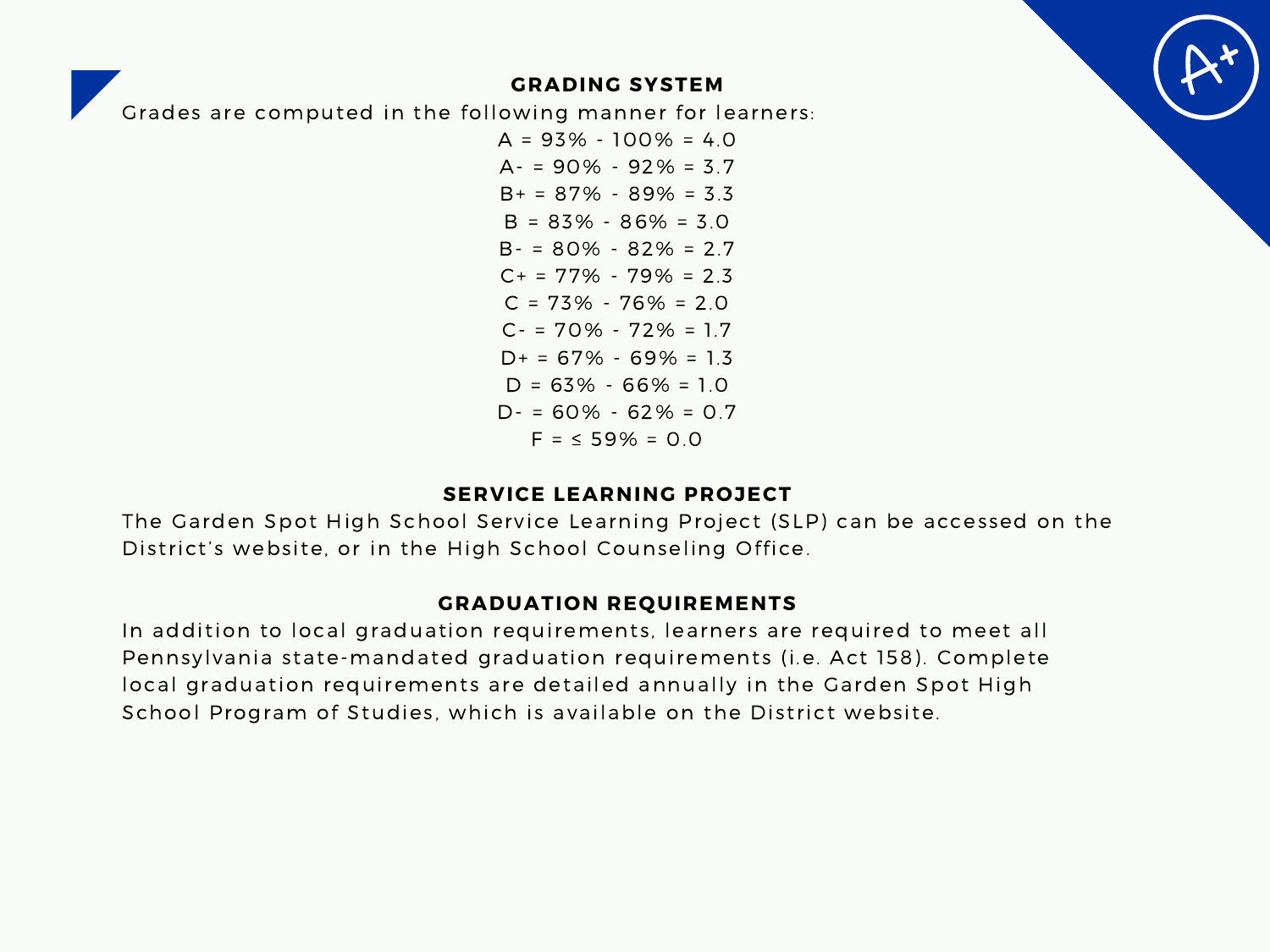#### **ACADEMIC DISHONESTY POLICY**

Academic Dishonesty is defined as follows:

- Copying, emailing, or duplicating assignments, documents or other materials with the intent of presenting any such items as "original work".
- The exchange of school assignments between students by printout, digital transfer, or other means with the intent of submitting the received assignment as "original work".
- Possessing formulas, codes, or keywords, answers on your person while taking a test when prohibited.
- Using or possessing hidden and/or unauthorized reference sheets or aids during a test.
- Using programmed materials in electronic or battery-operated devices when prohibited.
- Exchanging answers with others when prohibited (either giving or receiving answers).
- . Taking, stealing, and/or using an assignment from someone else and submitting it as your own.
- Giving an assignment or document to someone else for the purpose of submitting it as their own.
- Submitting material (written, designed, or prepared by someone else) without properly identifying the author/artist name and/or source (e.g. plagiarizing or submitting work created by internet sources, family, friends, or tutors.)
- Taking credit for group work when little or no personal contribution towards the collective work is in violation of the established assignment criteria.
- . Not following additional specific guidelines for academic honesty or integrity as established by department, class, or teacher.
- Unauthorized acquisition, use, and/or distribution of test materials or answer sheets. (Automatic 3rd offense consequences)
- . Unauthorized use of teacher computer files and grading programs. (Automatic 3rd offense consequences)

The following actions will be taken in regard to students in violation of this policy:

- **First Offense** Automatic "0" (failure) on assignment or test. Teacher telephones parent to explain specifics of the incident. If warranted after the phone call, a parent conference is scheduled including teacher, parent, administrator, and school counselor. A referral is placed in the learner's disciplinary file.
- **Second Offense -** Automatic "0" (failure) on assignment or test. The most recent marking period grade is reduced by 50% (Example: Marking Period grade is 82%, would be reduced to 41%.) A parent conference is scheduled including teacher, parent, administrator and school counselor.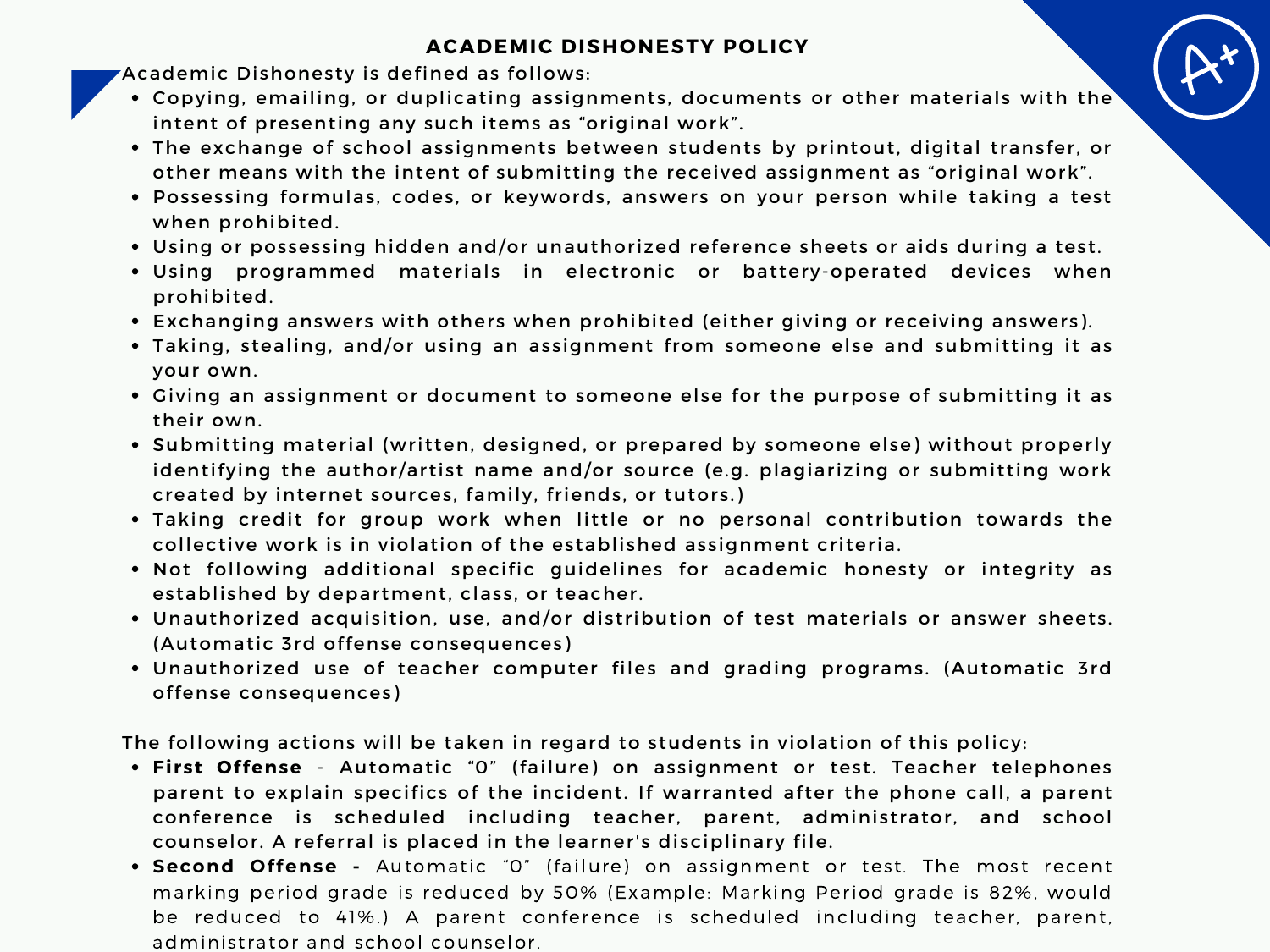#### **LEARNER CODE OF CONDUCT**

It is the goal of the Garden Spot Secondary Campus to provide a positive educational environment for every learner. This requires an understanding of an adherence to acceptable standards of respectful behavior that will allow learning to take place in the classroom. Every learner is entitled to an education, and the right to be free of a climate that disrupts the educational environment of others.

The Garden Spot Student Code of Conduct establishes zero-tolerance policy for conduct that endangers the safety of the school and/or disrupts the educational experience for other students. Every learner must follow all of the expectations of the Learner Code of Conduct before, during, and after school. The Code applies to learners in school buildings, on school grounds, at school-related activities, and on the way to and/or from school. Learners must follow these rules on buses or vans that bring them to school or take them home. The Code also applies to learners off school grounds (i.e. field trips, work crews, internships, etc.) when the conduct may reasonably be expected to undermine or disrupt the proper disciplinary authority of the school or endanger the safety of a member of the school community.

The home shares the responsibility in the education of our youth; parents and caregivers should be sure to know and understand the Learner Code of Conduct.

The Garden Spot Secondary Campus will follow a progressive discipline model, which tracks student discipline throughout the entire school year. This Code of Conduct provides definitions of behavior offenses. Some definitions include examples. These examples are not intended to be an exhaustive list; the behaviors covered by the definitions include, but are not limited to, the examples given.

The safety and security of all school children are our highest priorities, and we are committed to providing a safe learning environment. Parents who have questions or concerns should contact the principal.

Our intention is to provide corrective instruction to learners who do not meet behavioral expectations. For further details please review the District Handbook (pp. 4-6).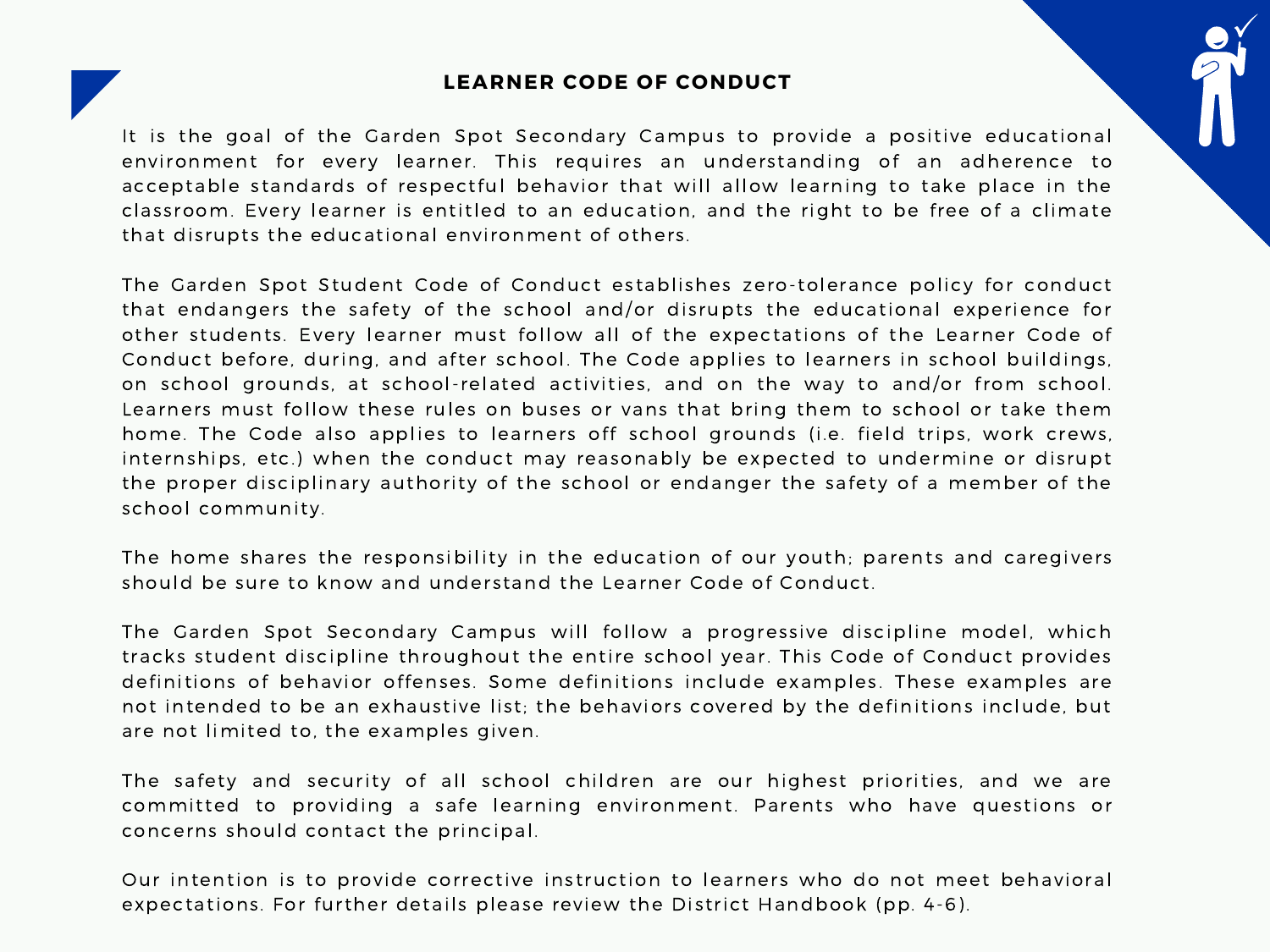Behavioral expectations revolve around The Spartan Way - Doing what's right / Doing our best / Doing for others. Ultimately, we expect mutual respect where students and adults take responsibility and are accountable for their actions.

#### **Responsibili t ies of Everyone:**

- Maintain the school climate while on campus by being: Responsible, Respectful, and **Cooperative**
- Be aware of and clearly communicate the expectations for learners and staff.
- Motivate learners to follow our high expectations through positive reinforcement.

#### **Responsibili t ies of Administ rators:**

- Implement the Learner Code of Conduct and all behavioral procedures in a fair and consistent manner.
- . Inform all school personnel, parents, and learners of behavioral expectations and policies.
- Review and act upon requests from school personnel concerning violations.
- Use professional judgment to prevent minor incidents from becoming major problems.

#### **Responsibili t ies of Teachers:**

- Maintain a learning environment that provides for academic success.
- Teach and positively reinforce rules and regulations concerning student conduct.
- Hold students accountable for disorderly conduct in school/on school grounds.
- Address rule violations with multiple strategies.
- Use professional judgment to prevent minor incidents from becoming major problems.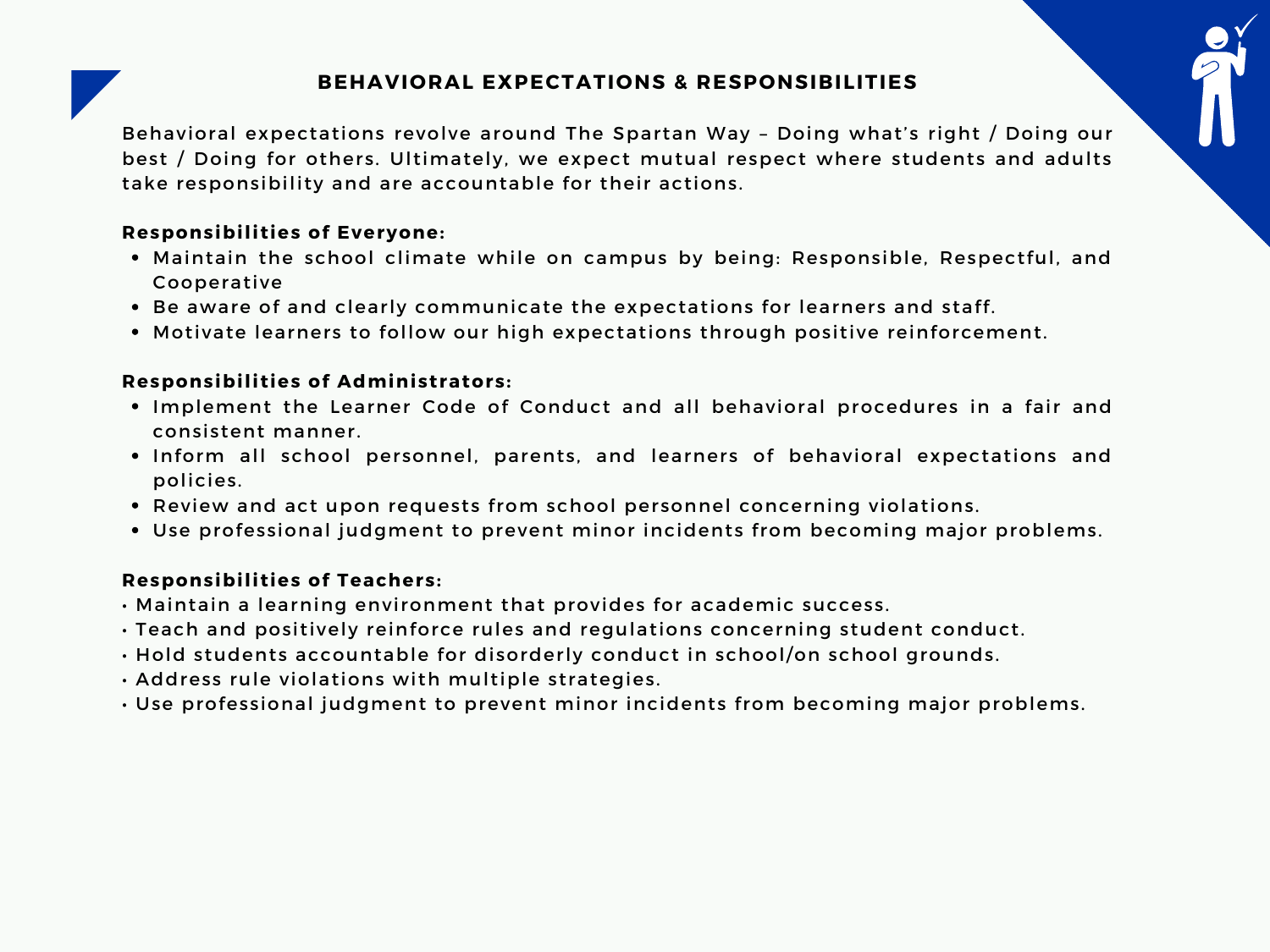#### **Responsibilities of Students:**

- Comply with school rules and climate expectations including the Student Code of Conduct and the ELANCO Student Calendar Handbook.
- Respect the authority of all school personnel and the rights of other students.
- . Comply with School District's attendance, dress code, zero tolerance, and bullying policies.
- Behave in a manner that focuses on academic success.
- Be responsible and accountable for following rules.

#### **Responsibility of Parents, Advocates, and Guardians:**

- Respect and support school rules and regulations.
- Respect and support the policies of the Eastern Lancaster County School District.
- . Recognize that school personnel must enforce rules and regulations. Teach the child to respect the rights of others.
- Emphasize the importance of being prepared for school and the adherence to school rules to foster academic success.

#### **Dress Code Expectations:**

All students are expected to follow the Garden Spot Secondary Campus Dress Code and dress in a manner of appearance that would not cause a disturbance, distract, or interfere with the instructional program, or constitute a health or safety hazard. The secondary administration will make the final decision as to what is considered proper and improper attire. For more information regarding your school's dress code, please consult the ELANCO Handbook.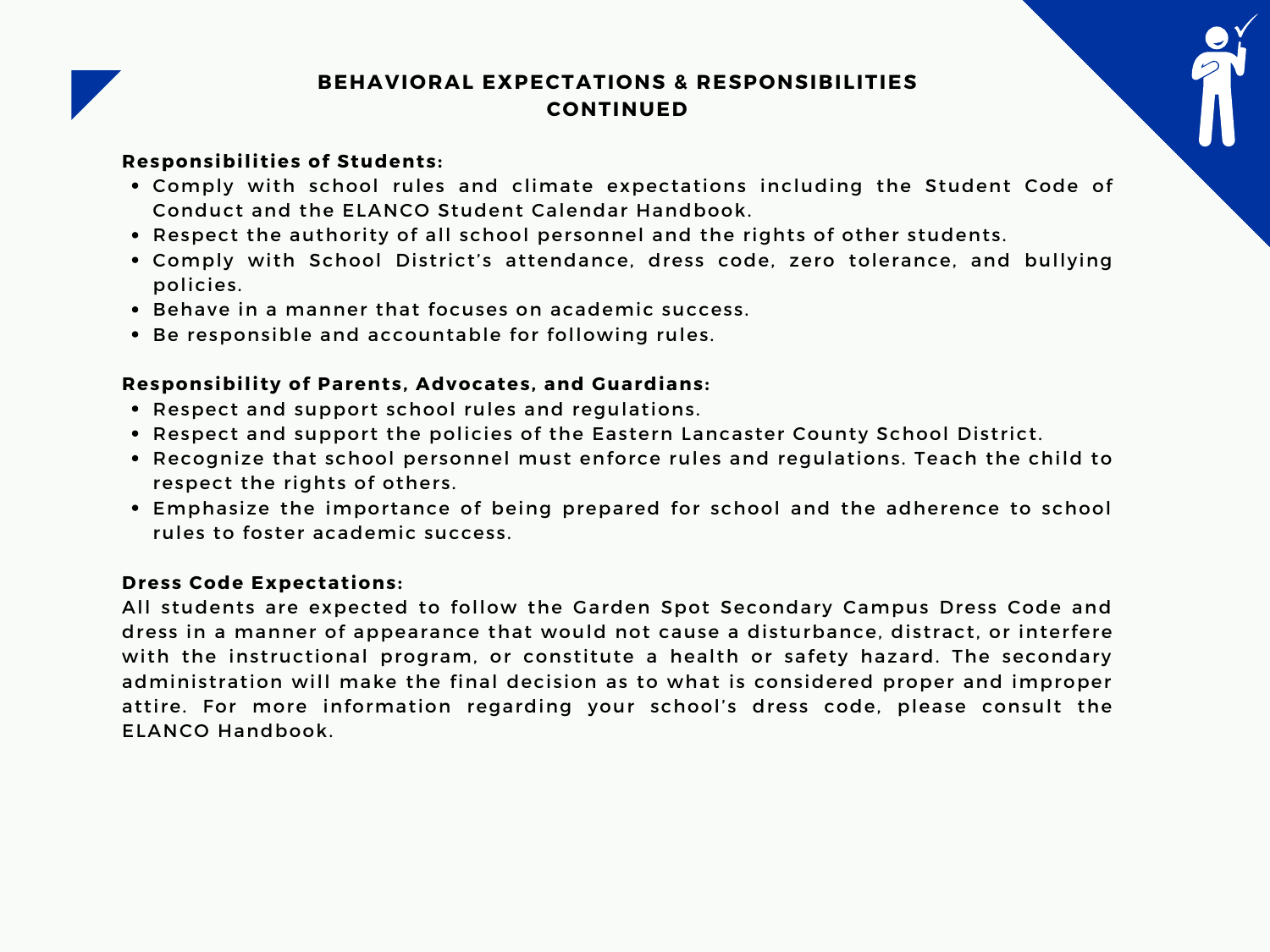

#### **Examples of Appropriate Dress:**

- Shirt: t-shirts, polo-style collared, blouse, button-down collared, sweatshirt, turtleneck.
- Pants: Jeans, slacks, shorts. Must fit at the waist and must be free from holes above the knee. Pants must not drag on the floor.
- Appropriate Length: Jumpers, shorts, skirts must measure no shorter than arms-length  $(finqertips)$ .
- Shoes: Students are strongly encouraged to wear shoes to school; sports sandals and flip-flops should be avoided.
- Outerwear: Sweaters, sweater vests, and/or sweatshirts are acceptable in the classroom.
- Coats: Heavy coats and jackets may be worn to and from school and/or outdoors. Students must store heavy coats and jackets in their respective lockers during the school day.
- Special: Hats and Hoodies may be worn on the day(s) determined by the school administrator.

#### **Responding to Behavioral Incidents:**

Behavioral incidents will be handled on an individual and case-by-case basis. Discipline incidents that are low-level intensity and do not threaten bodily harm to others or create a hostile environment to the school community are considered minor incidents and should be addressed in the classroom setting.

Discipline incidents that severely interfere with the learning and safety of others are of a threatening or harmful nature and/or are legal violations, warranting administrative intervention and will be addressed accordingly.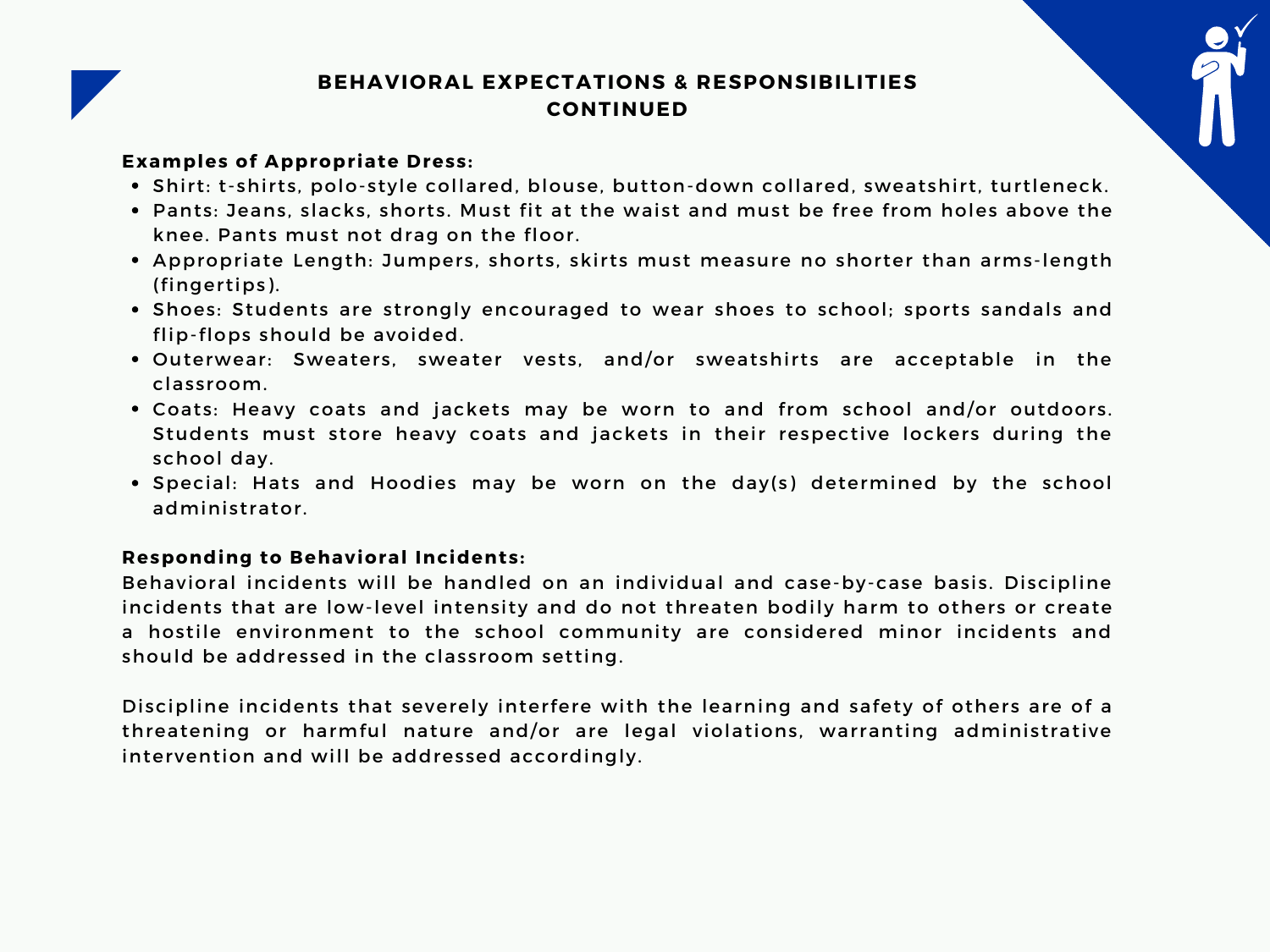#### **Minor Inf ract ions:**

All minor infractions are handled by school personnel in charge of the setting in which the problem behavior occurs. These "teachable moments" may or may not result in consequences issued by the teacher and/or administrator.

#### **Minor Inf ract ions & Intervent ions:**

| <b>Examples of</b><br><b>Expected</b><br><b>Behavior</b>       | <b>Infractions of</b><br><b>Behavior</b><br><b>Expectations</b>                                                                                                                                                                       | <b>ASD</b>   | <b>ISS</b>                | <b>Suspension</b><br>$(1-5)$ |
|----------------------------------------------------------------|---------------------------------------------------------------------------------------------------------------------------------------------------------------------------------------------------------------------------------------|--------------|---------------------------|------------------------------|
| Show respect<br>to school staff,<br>students, and<br>visitors. | <b>Failure to</b><br>follow<br>classroom rules<br>/ disrespect to<br>authority<br>Physical<br>altercation<br>(pushing or<br>shoving, no<br>bodily harm)<br>Threats /<br><b>Reckless</b><br>endangerment<br>/Inappropriate<br>language | $\mathsf{X}$ | $\boldsymbol{\mathsf{X}}$ | $\mathsf{X}$                 |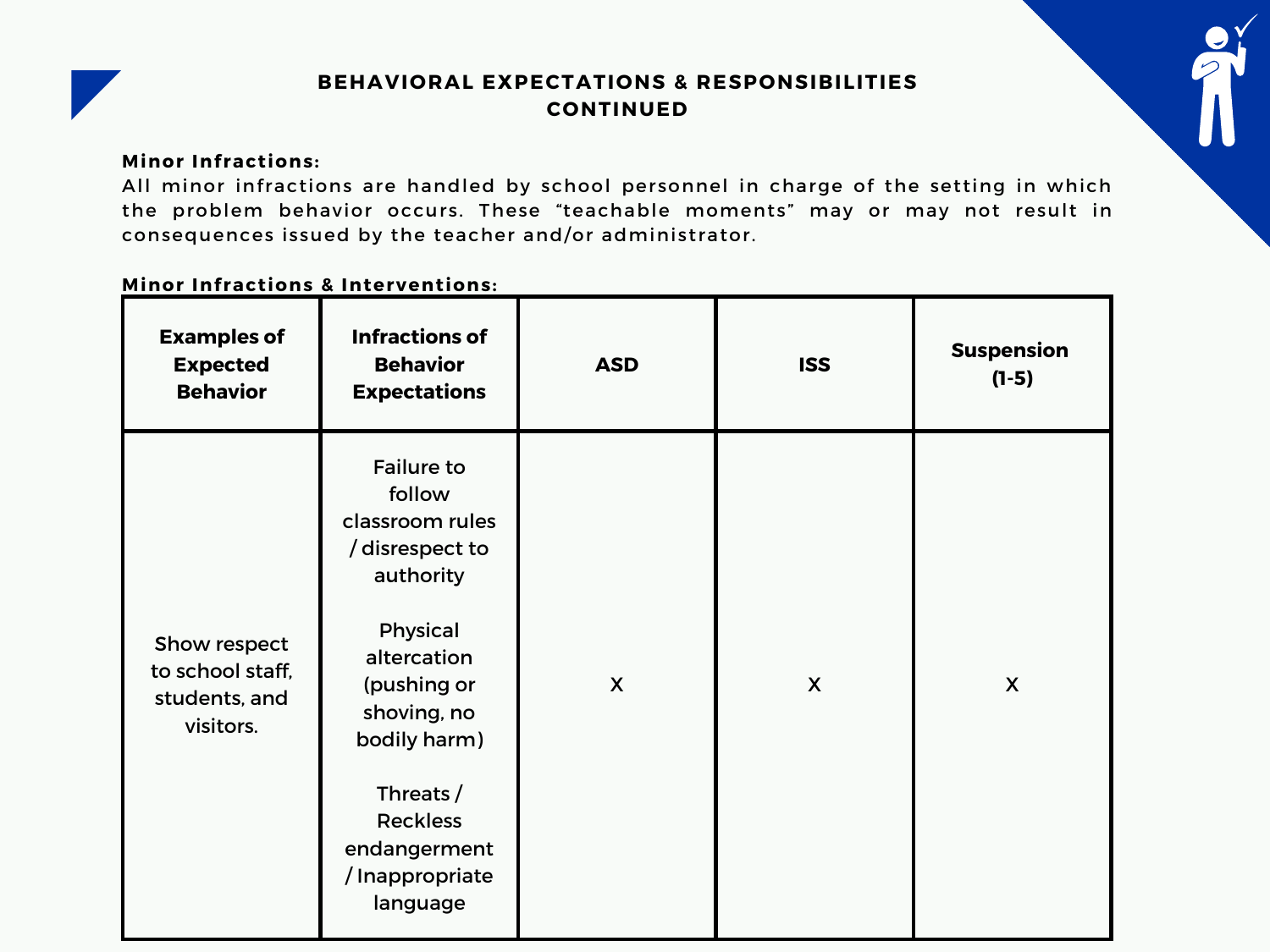

#### **Minor Infractions & Interventions (Continued):**

| <b>Examples of</b><br><b>Expected</b><br><b>Behavior</b>                                                             | <b>Infractions of</b><br><b>Behavior</b><br><b>Expectations</b>                                                          | <b>ASD</b>   | <b>ISS</b> | <b>Suspension</b><br>$(1-5)$ |
|----------------------------------------------------------------------------------------------------------------------|--------------------------------------------------------------------------------------------------------------------------|--------------|------------|------------------------------|
| Show respect<br>to the property<br>of the school<br>and others                                                       | <b>Destruction</b><br>and/or theft of<br>property in<br>amounts less<br>than \$150.<br>Defacing<br>school<br>property    | $\mathsf{X}$ | X          | X                            |
| Be prepared to<br>participate in<br>class.<br>Come to school<br>in proper attire<br>and<br>appropriately<br>dressed. | Dress code<br>violation<br>Failure to carry<br>hall pass<br><b>Failure to</b><br>participate/<br>unprepared for<br>class | $\mathsf{X}$ | X          |                              |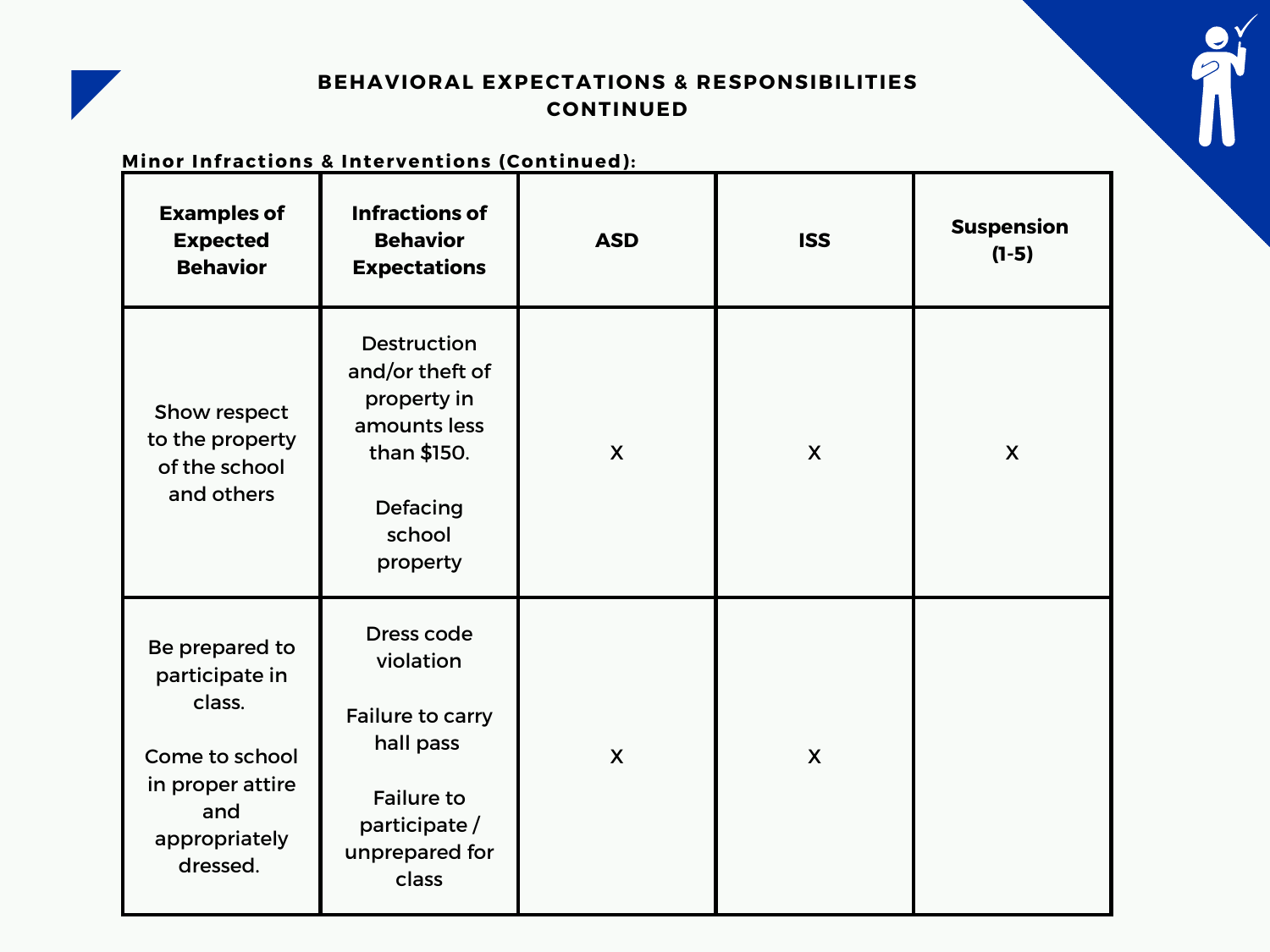

#### **Minor Infractions & Interventions (Continued):**

| <b>Examples of</b><br><b>Expected</b><br><b>Behavior</b>                               | <b>Infractions of</b><br><b>Behavior</b><br><b>Expectations</b>                                                   | <b>ASD</b>   | <b>ISS</b>   | <b>Suspension</b><br>$(1-5)$ |
|----------------------------------------------------------------------------------------|-------------------------------------------------------------------------------------------------------------------|--------------|--------------|------------------------------|
| Come to school<br>on time each<br>day.                                                 | Truancy/<br>excessive<br>tardiness /<br>cutting class /<br>leaving school<br>without<br>permission                | $\mathsf{X}$ | X            | X                            |
| <b>Bring only</b><br>appropriate<br>school-related<br>materials and<br>items to school | Use of beepers,<br>pagers, cell<br>phones, and<br>other<br>electronic<br>devices during<br>instructional<br>time. | $\mathsf{X}$ | $\mathsf{X}$ |                              |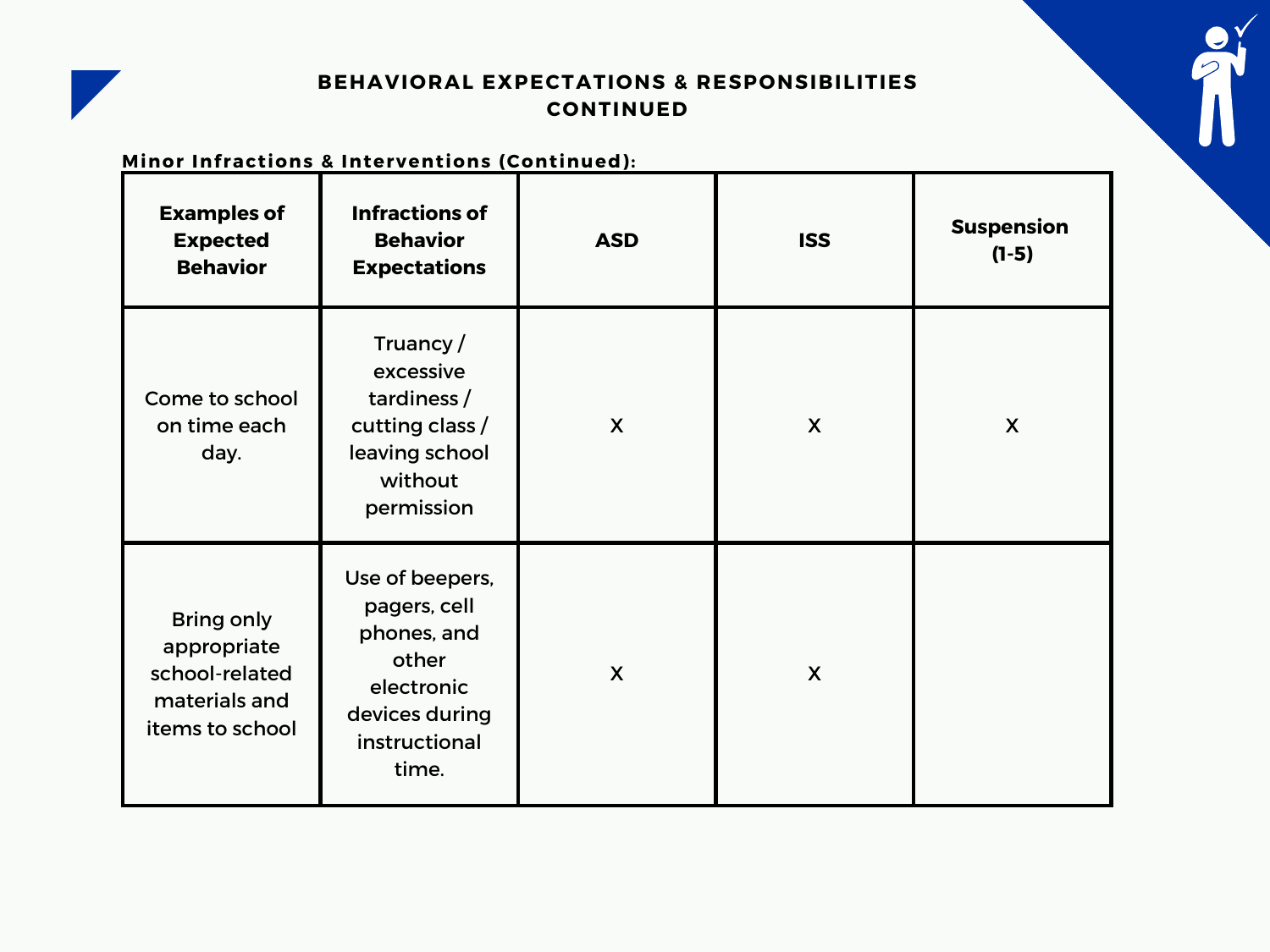

#### **Minor Inf ract ions & Intervent ions (Cont inued):**

| <b>Examples of</b><br><b>Expected</b><br><b>Behavior</b>             | <b>Infractions of</b><br><b>Behavior</b><br><b>Expectations</b>                                                                 | <b>ASD</b>   | <b>ISS</b>   | <b>Suspension</b><br>$(1-5)$ |
|----------------------------------------------------------------------|---------------------------------------------------------------------------------------------------------------------------------|--------------|--------------|------------------------------|
| Use of polite<br>language and<br>maintain<br>appropriate<br>conduct. | Using profane /<br>obscene<br>language or<br>gestures.<br><b>Public displays</b><br>of affection;<br>inappropriate<br>touching. | $\mathsf{X}$ | $\mathsf{X}$ | $\mathsf{x}$                 |
| Academic<br>honesty                                                  | Forgery of<br>administrator,<br>teacher, or<br>parent's<br>signature.<br><b>Alteration</b><br>medical<br>excuses.               | $\mathsf{X}$ | $\mathsf{X}$ | $\mathsf{X}$                 |

Note - Repeated minor infractions and violations of the Learner Code of Conduct may result in a referral to an Alternative Education Program if all efforts to refer and implement in-school interventions are unproductive.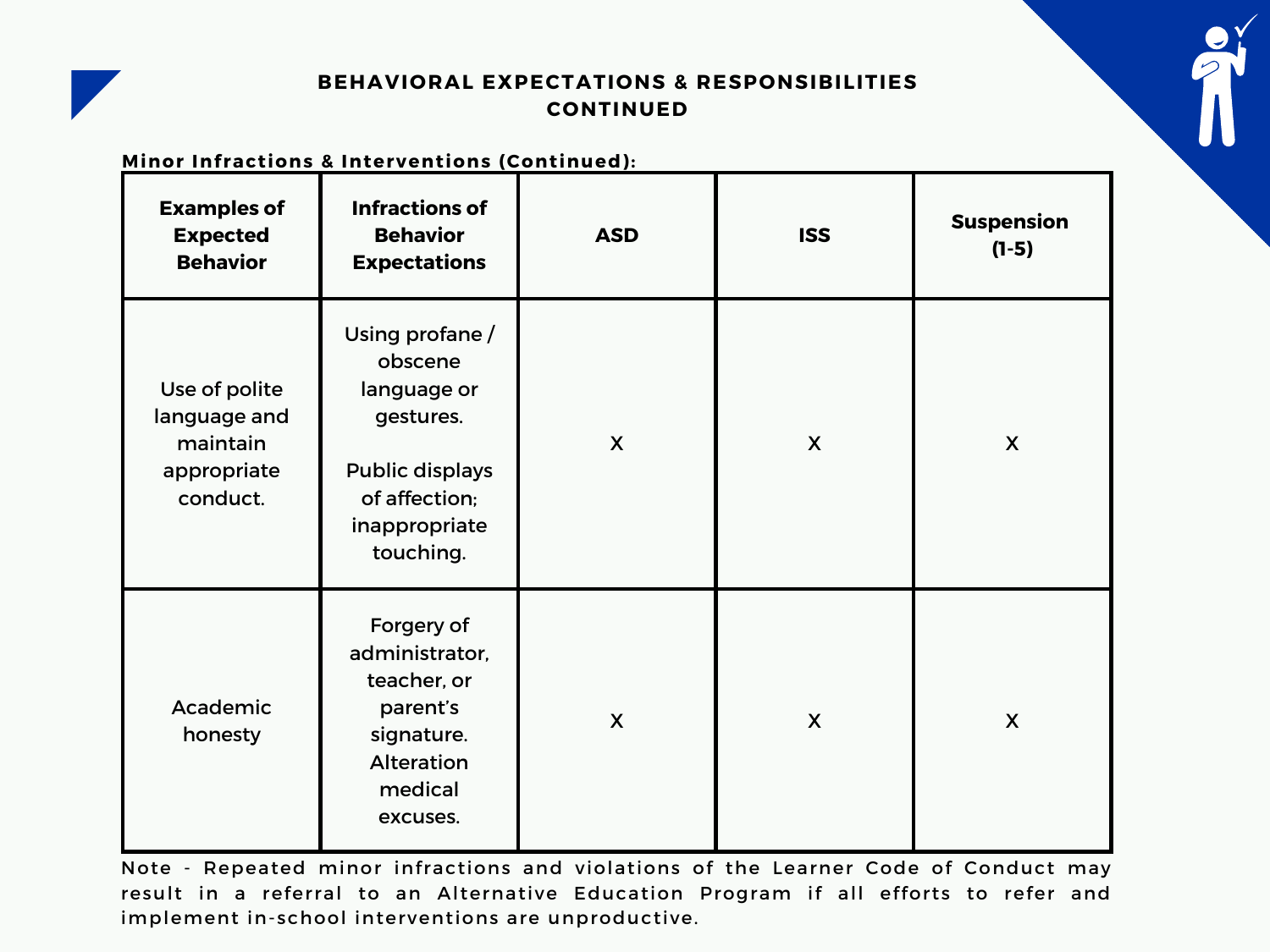

#### **Major Inf ract ions & Intervent ions:**

| <b>Examples of</b><br><b>Expected</b><br><b>Behavior</b>    | <b>Infractions of</b><br><b>Behavior</b><br><b>Expectations</b>                                                                                                                              | <b>Suspension</b><br>$(6-10)$ | <b>AEDY Referral</b> | <b>Possible</b><br><b>Expulsion</b> |
|-------------------------------------------------------------|----------------------------------------------------------------------------------------------------------------------------------------------------------------------------------------------|-------------------------------|----------------------|-------------------------------------|
| Respect school<br>property and<br>the property of<br>others | <b>Destruction</b><br>and/or theft of<br>property in the<br>amount of \$150<br>or more.<br>Vandalism /<br>Robbery/<br><b>Extortion</b><br><b>Breaking and</b><br>entering school<br>property | $\mathsf{X}$                  | $\boldsymbol{X}$     | $\mathsf{X}$                        |
| <b>Treat others</b><br>with respect<br>and courtesy         | Harassing /<br>bullying or<br>intimidating<br>any member of<br>the school<br>and/or school<br>community                                                                                      | $\mathsf{X}$                  | X                    | X                                   |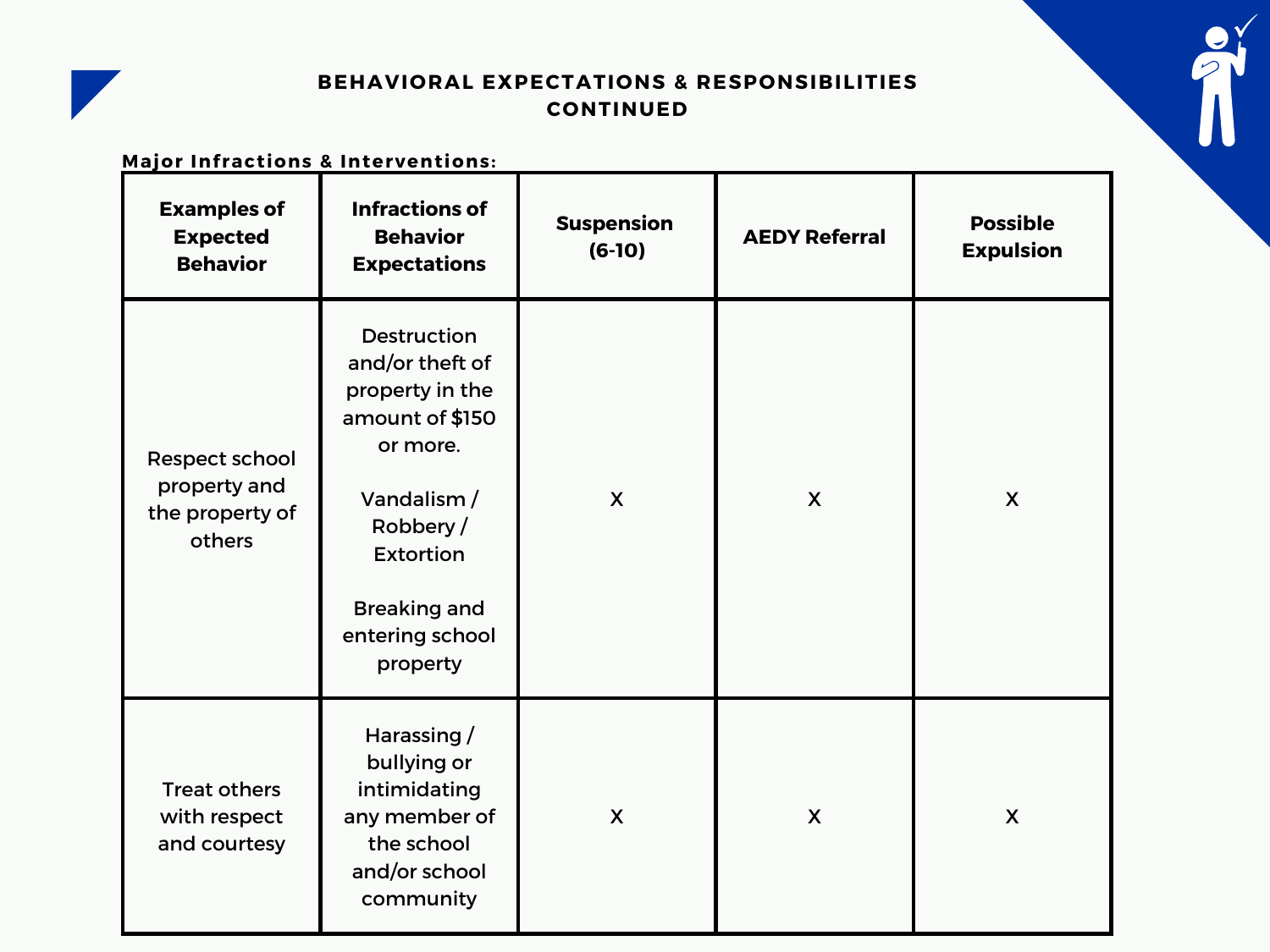

#### **Major Infractions & Interventions (Continued):**

| <b>Examples of</b><br><b>Expected</b><br><b>Behavior</b>      | <b>Infractions of</b><br><b>Behavior</b><br><b>Expectations</b>                                                                                      | <b>Suspension</b><br>$(6-10)$ | <b>AEDY Referral</b> | <b>Possible</b><br><b>Expulsion</b> |
|---------------------------------------------------------------|------------------------------------------------------------------------------------------------------------------------------------------------------|-------------------------------|----------------------|-------------------------------------|
| Maintain a safe<br>and orderly<br>school<br>environment       | Possession of a<br>weapon<br>Possession /<br>use of any<br>item/material<br>that could, or<br>be used to<br>cause bodily<br>harm to an<br>individual | $\mathsf{X}$                  | $\boldsymbol{X}$     | $\boldsymbol{\mathsf{X}}$           |
| Maintain<br>appropriate<br>physical<br>contact and<br>conduct | Fight / Physical<br>Altercation<br>(bodily harm)<br><b>Sexual Acts</b><br>(voluntary or<br>involuntary)                                              | $\mathsf{X}$                  | X                    | X                                   |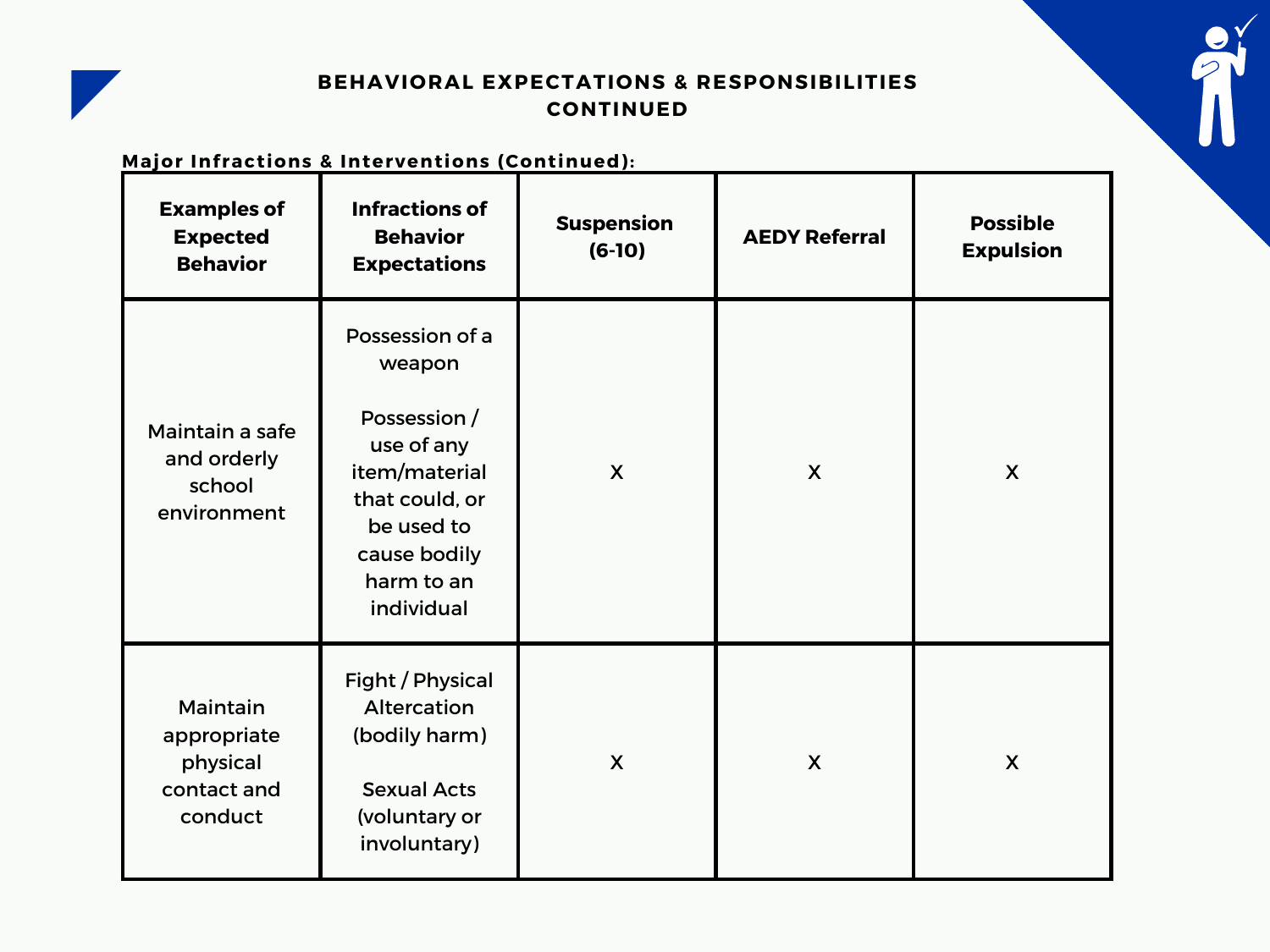

#### **Major Inf ract ions & Intervent ions (Cont inued):**

| <b>Examples of</b><br><b>Expected</b><br><b>Behavior</b> | <b>Infractions of</b><br><b>Behavior</b><br><b>Expectations</b>                                                                                                                                                                                                                                                                          | <b>Suspension</b><br>$(6-10)$ | <b>AEDY Referral</b> | <b>Possible</b><br><b>Expulsion</b> |
|----------------------------------------------------------|------------------------------------------------------------------------------------------------------------------------------------------------------------------------------------------------------------------------------------------------------------------------------------------------------------------------------------------|-------------------------------|----------------------|-------------------------------------|
| Maintain a<br>drug-free<br>school<br>environment         | Possession of,<br>use of, and/or<br>intent to<br>distribute a<br>controlled<br>substance,<br>paraphernalia or<br>look alike.<br>Possession of,<br>use of, and/or<br>intent to<br>distribute<br>alcohol<br>Possession of.<br>use of, and/or<br>intent to<br>distribute<br>tobacco or<br>tobacco<br>products<br>including e-<br>cigarettes | $\mathsf{X}$                  | $\mathsf{X}$         | X                                   |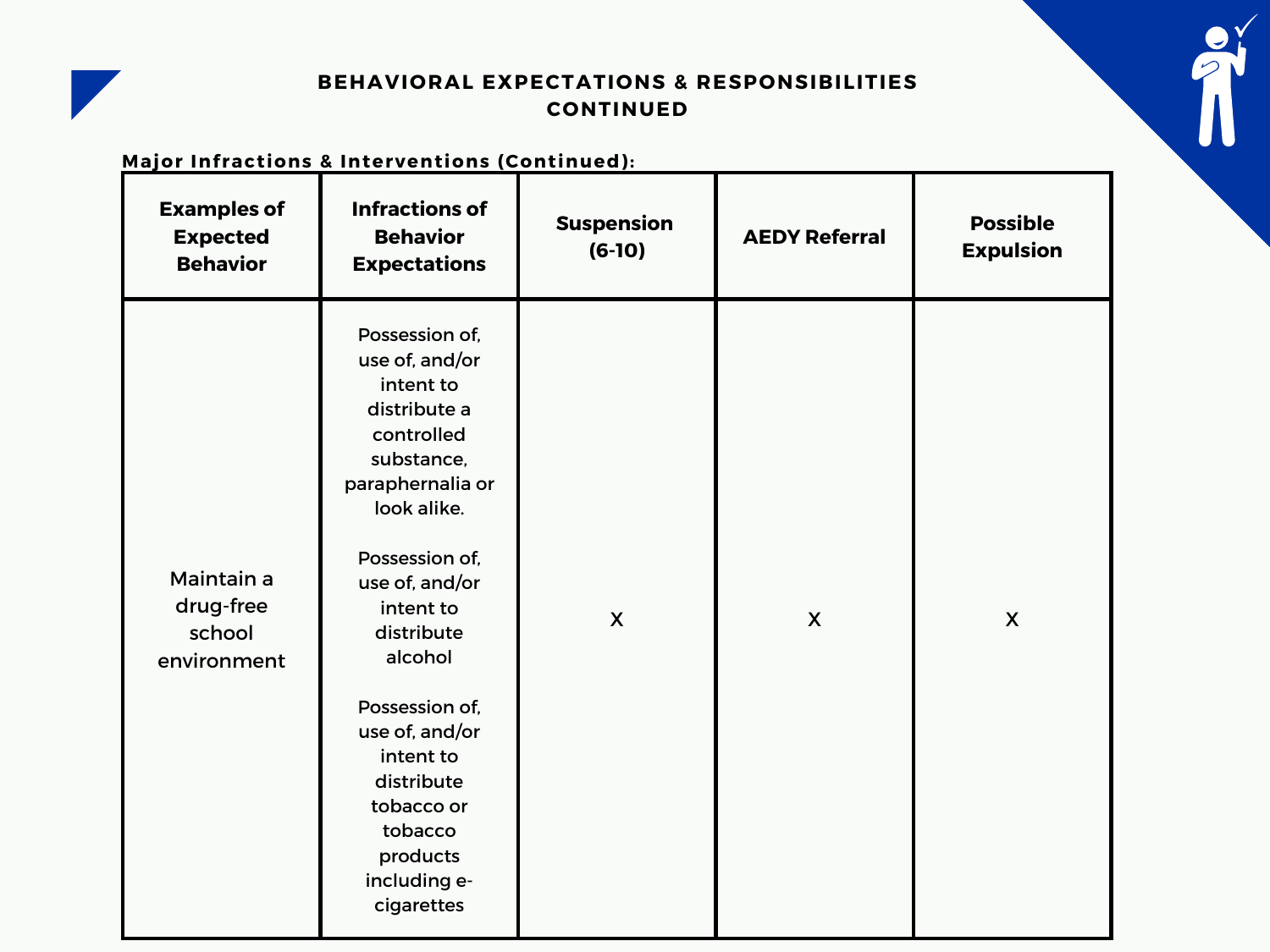#### **Due Process:**

All learners shall be treated fairly and honestly in resolving grievances and complaints, and in the consideration of any suspension or expulsion. All learners have the right to fair and reasonable treatment of their learner grievances and discipline by school officials.

#### **Student Conference Procedures:**

- Inform the learner of the reason for the conference.
- Give the learner an opportunity to respond to the allegation(s).
- Discuss the learner's behavior and ways to correct it.
- Inform the learner of corrective action and/or next steps.
- Document behavior and intervention.

#### **Parent Conference Procedures:**

- Notice of conference may be provided to the parent/caregiver via one of the following mediums: phone, text, writing, or hand-delivered to the home, sent certified mail, faxed, emailed, or sent by other reasonable means to reach the parent/caregiver.
- When a learner is suspended out of school for more than 5 consecutive days, a parent conference may be required and attempts will be made to make sure the meeting is held within a timely manner.
- At the conference, the parent may request to review the learner's record.
- Discuss learner's behavior and ways to correct it.
- Inform parent of further disciplinary action (if applicable).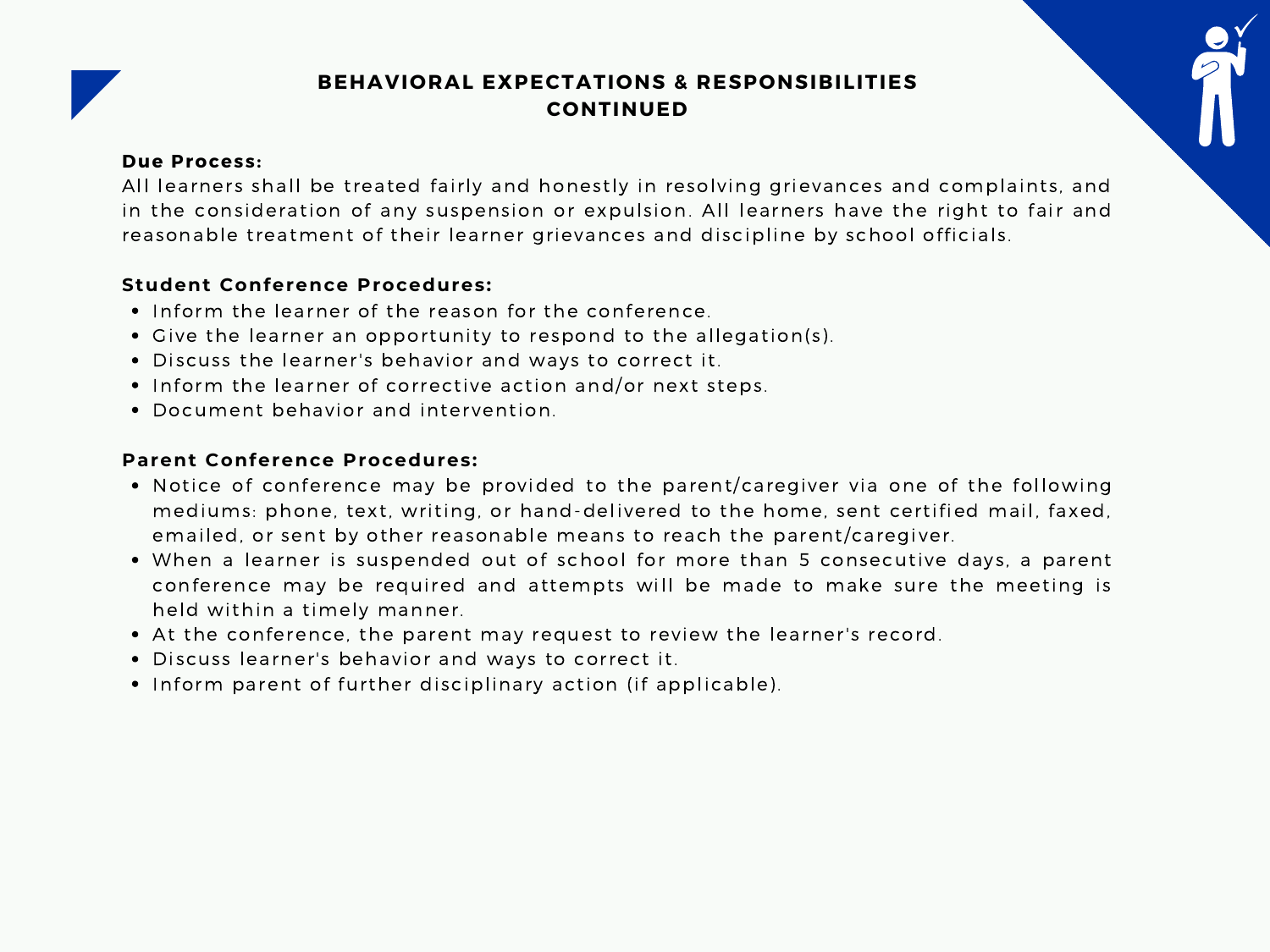#### **Suspension Procedures:**

According to Pennsylvania State Law, a suspension is defined as the denial to a learner of the right to attend school and take part in any school function for any period of time up to 10 days. For the purposes of this Learner Code of Conduct , a suspension will be classified into two categories: Short-term and Long-term.

Short-Term Suspension is an exclusion from school and/or any school activity or function for a period of 5 school days or less. Learners who are suspended shall meet with the principal or designee prior to the suspension. During the conference, the learner has the right to the procedures described under the Learner Conference Procedures outlined in this Learner Code of Conduct.

Long-Term Suspension is an exclusion from school and/or any school activity or function for a period of 6 to 10 school days. Learners who are given a long- term suspension shall have a learner conference and the possibility of a parent conference. If warranted, during the parent conference, the learner and parent have the right to the procedures described under the Parent Conference Procedures out lined in the Learner Code of Conduct . In some cases, a parent conference with the building principal may be required prior to the learner's return.

#### **Transfer Hear ing Procedures:**

The Alternative Education (AEDY) setting provides students with high-quality educational programs and support that prepare, ensure, and empower all learners to achieve their full intellectual and social potential. Learners not meeting with success due to a pattern of disruptive behavior and/or serious violations of the Learner Code of Conduct may be referred to an AEDY placement.

Any learner referred for a transfer to an AEDY placement may also be suspended and provided the procedures indicated in the Suspension Procedures outlined in this Code of Conduct.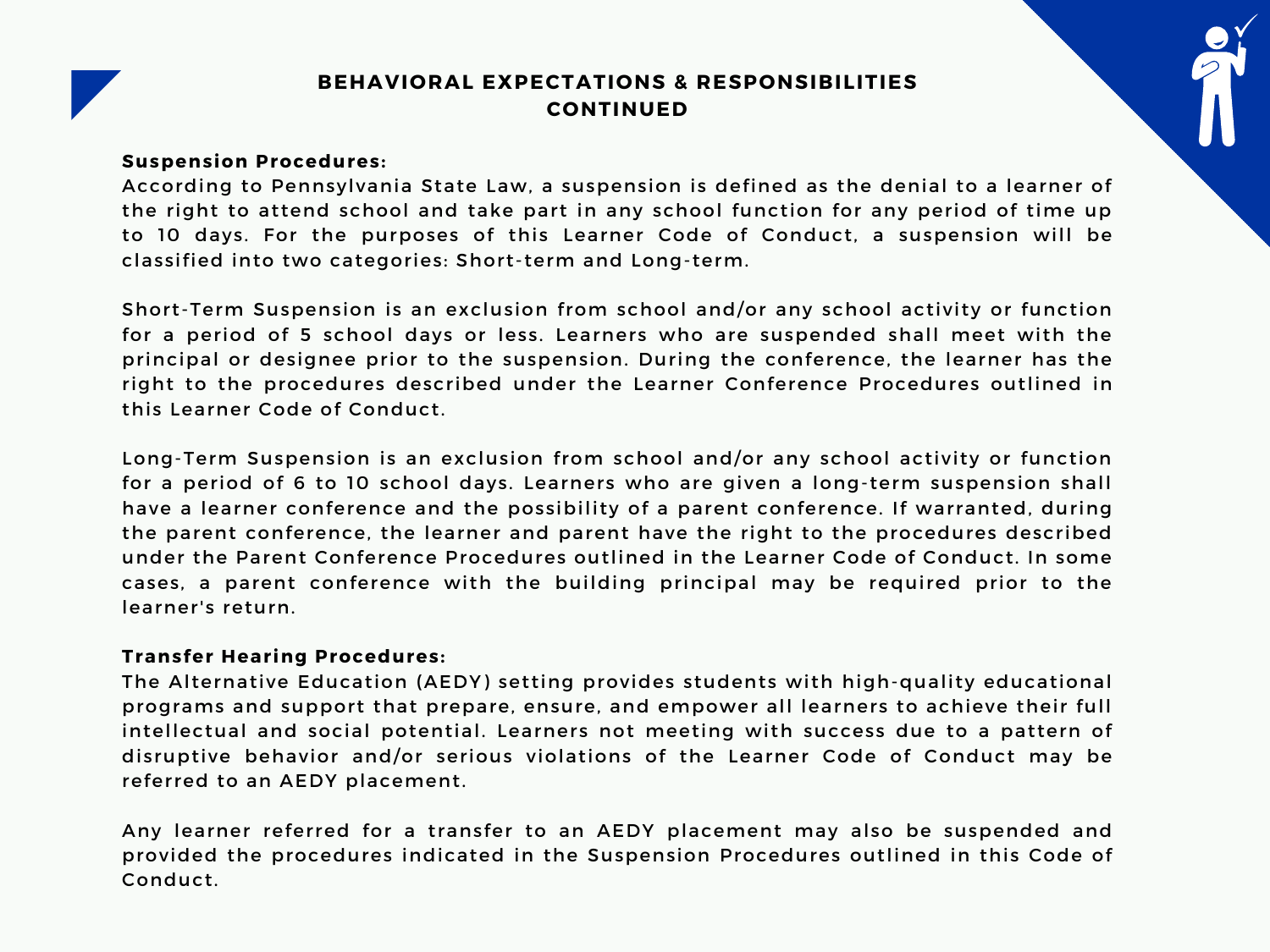#### **Expulsion Procedures:**

According to Pennsylvania State Law, expulsion is defined as an exclusion from school and any school activities for more than 10 school days. Learners that have committed an offense that is subject to expulsion will also be suspended and have the right to the procedures indicated under Suspension Procedures out lined in this Learner Code of Conduct .

In addition, learners will receive an Expulsion Hearing. (Learners/Parents can agree to waive their right to an Expulsion Hearing should one be offered by the administration.) The learner may be represented by counsel at an Expulsion Hearing. In addition, the learner has the right to:

- Present witnesses:
- Request and cross-examine District witnesses; and
- Review learner records in advance

In the event that a learner is being considered for expulsion, an informal hearing will be held to determine if the learner poses a threat to the school community. If the hearing officer determines that the learner cannot remain in their regular classroom setting pending a formal expulsion hearing, an interim assignment will be provided.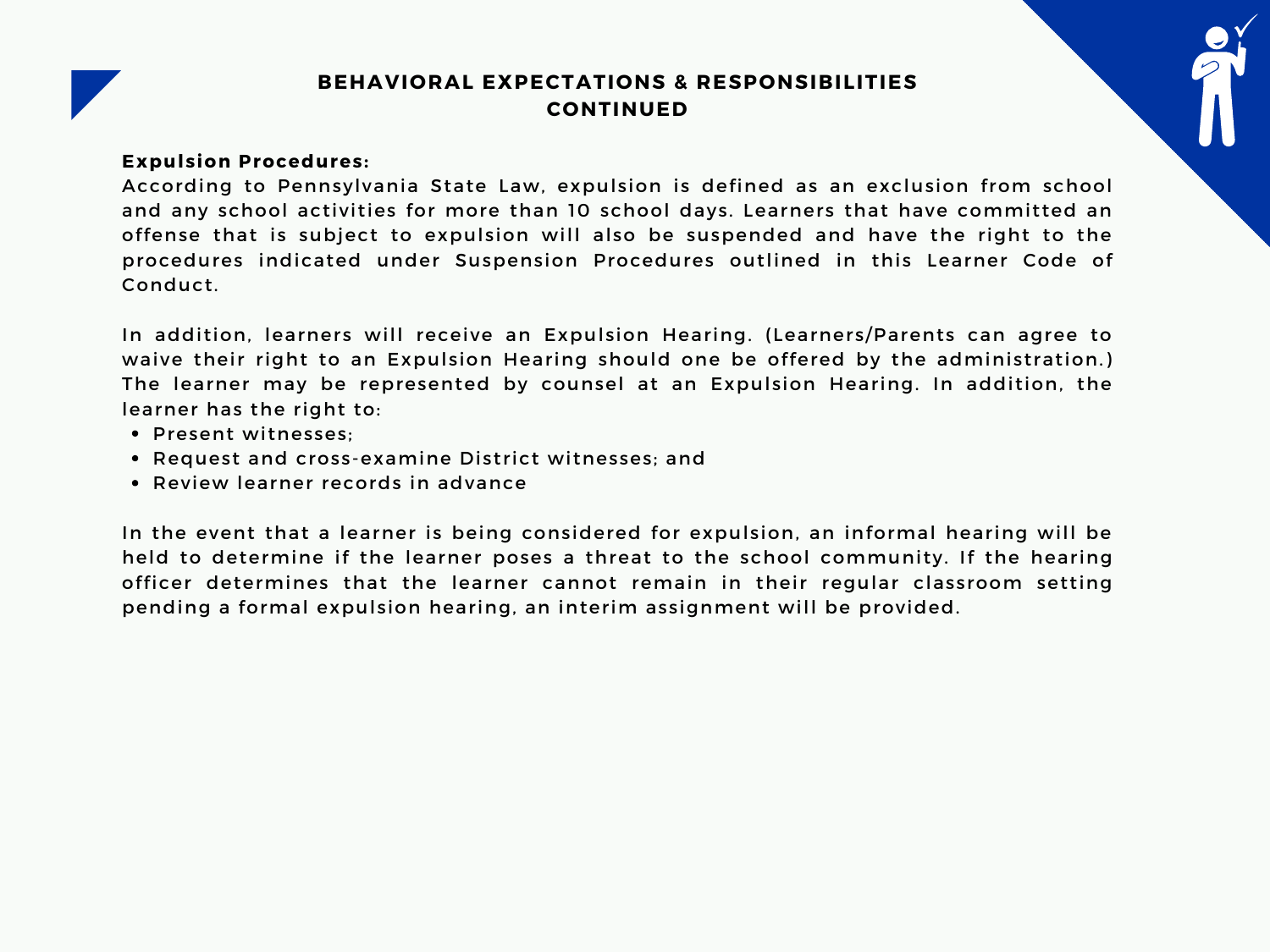#### **Alternative Education for Disruptive Youth (AEDY):**

The Eastern Lancaster County School District has a number of learners who experience difficulty coping with the general education program. These learners often fail to learn and disrupt the learning environment for their fellow students. AEDY is proposed to meet the needs of said at-risk learners who are not able to succeed in the regular education setting. Criteria to determine which program will be best for a learner, is considered.

Learners may be eligible for enrollment in AEDY if they exhibit the following behaviors or other unacceptable behaviors:

- Disregard for school authority, including persistent violation of school policies and rules;
- Display of or use of controlled substances on school property or during school-affiliated activities;
- Violent or threatening behavior on school property or during school-affiliated activities;
- Possession of a weapon on school property, as defined under 18 Pa. C.S. \$ 912 (relating to possession of a weapon on school property);
- Commission of a criminal act on school property or during school-affiliated activities;
- Misconduct that would merit suspension or expulsion under school policy.

Learners are placed in the program on the recommendation of the building administration. A meeting of parents and the learner takes place with the school administrator. The learner is informed of the program's structure.

#### **Discipline for Students wi th Disabili t ies:**

The District may suspend learners with disabilities and cease educational services for up to 10 consecutive school days or 15 cumulative school days in one school year without providing special education procedural safeguards. The District will provide the following safeguards for learners referred for expulsion, transfer to an AEDY setting for discipline reasons, or suspension for more than 10 days, or for more than 15 cumulative days: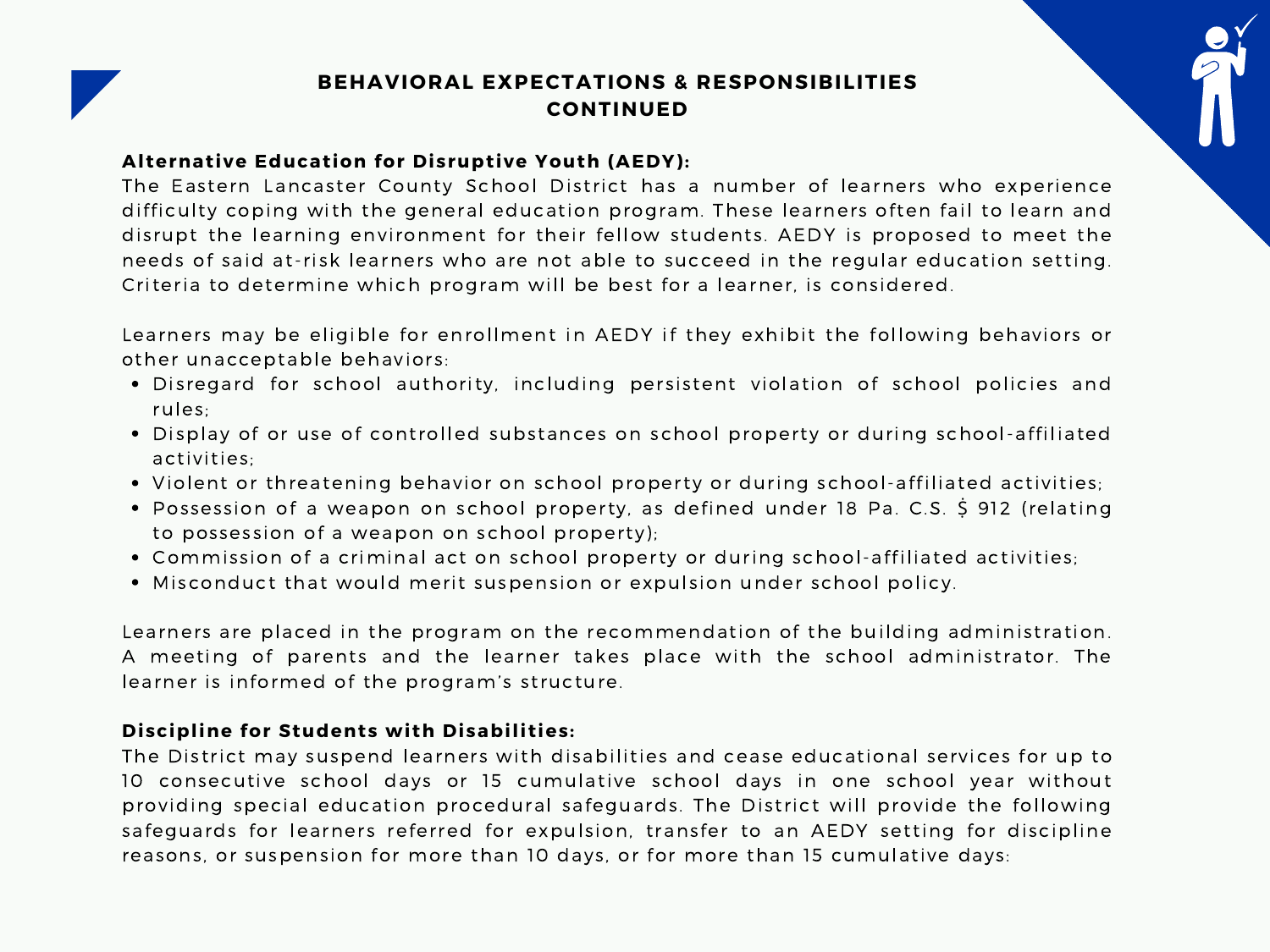

#### **Discipline for Students with Disabilities (Continued):**

- Written notice to the parent/guardian of the recommended disciplinary action and the date of an Individualized Education Program (IEP) meeting.
- A team shall convene a Manifestation Determination meeting within 72 hours of the misconduct with the parents having been invited.
- During the IEP meeting, the IEP team shall review the learner's most current evaluation and the learner's IEP and placement to determine whether the learner's misconduct is related to the learner's disability. The misconduct is not related to the learner's disability if (i) the current IEP was appropriate and implemented; and (ii) the disability does not impair the learner's ability to understand the consequences of their behavior and control their behavior.
- If the learner's behavior is not a manifestation of the disability, school officials may apply the Uniform Discipline Code, taking into consideration the learner's special education and disciplinary records. In no event, however, may the learner be suspended without providing appropriate educational services for more than five (5) consecutive or fifteen (15) cumulative school days in a school year. A Notice of Recommended Educational Placement (NOREP) must be issued with the results of this determination.
- The IEP team shall review and revise, if necessary, the behavior intervention plan or, as necessary, complete a functional behavior assessment and intervention plan to address the misconduct.
- The IEP team shall determine the appropriateness of an interim alternative educational setting, and as indicated, include in the IEP those services and modifications that will enable the student to continue to participate in the general curriculum and address the behavior so that it will not recur.
- The IEP team shall issue a NOREP with the results of the Manifestation Determination.

#### **Police Involvement:**

There are times when the secondary administration may need to refer discipline issues to the police or the ELANCO School Resource Officer (SRO). Please refer to the ELANCO District Handbook for detailed information concerning police involvement.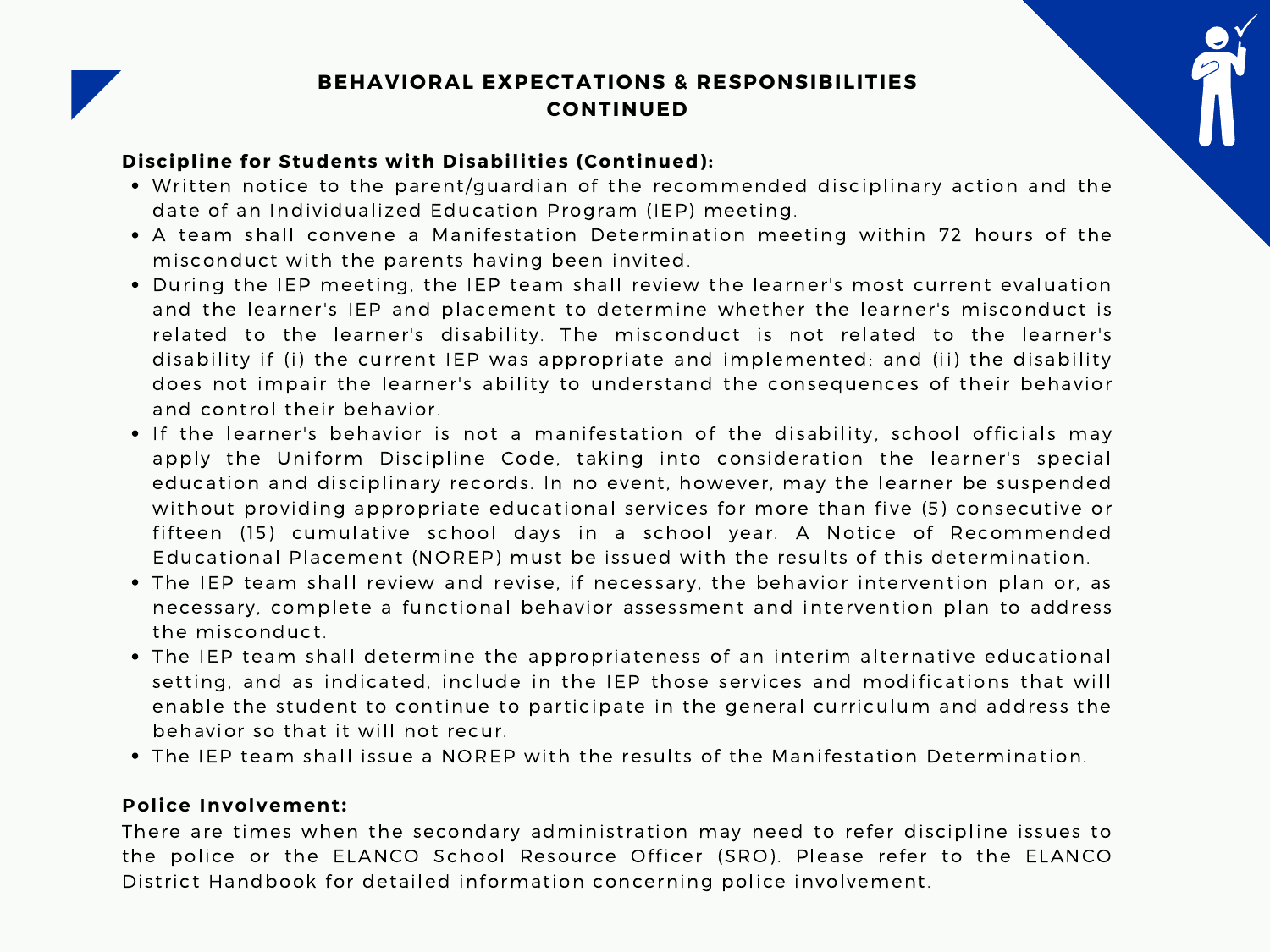#### **VISITORS**

Parents and persons with legitimate school business may visit the school time during school hours. Please note that all parents/caregivers must provide a government-issued photo ID in order to pick up a child.

Visits with staff can only be accomplished when the staff member is available and not teaching a class. Alumni must make appointments to meet with staff after student dismissal. Advance arrangements are required.

We are unable to host students from other schools that may like to spend a day and visit a relative or friend at Garden Spot. Our School Counselors will be happy to prearrange a visit of prospective students and match them with a Garden Spot student to follow a daily schedule.

No visits of any type will be honored during the first or last ten (10) days of the school year.

All visitors must report to the closest office, register, and wear a visitor badge in clear view, at all times while visiting. Failure to follow visitation procedures may lead to prosecution for trespassing. Please refer to the District Handbook for specific information about activities and athletics as well as additional Garden Spot Secondary Campus information.